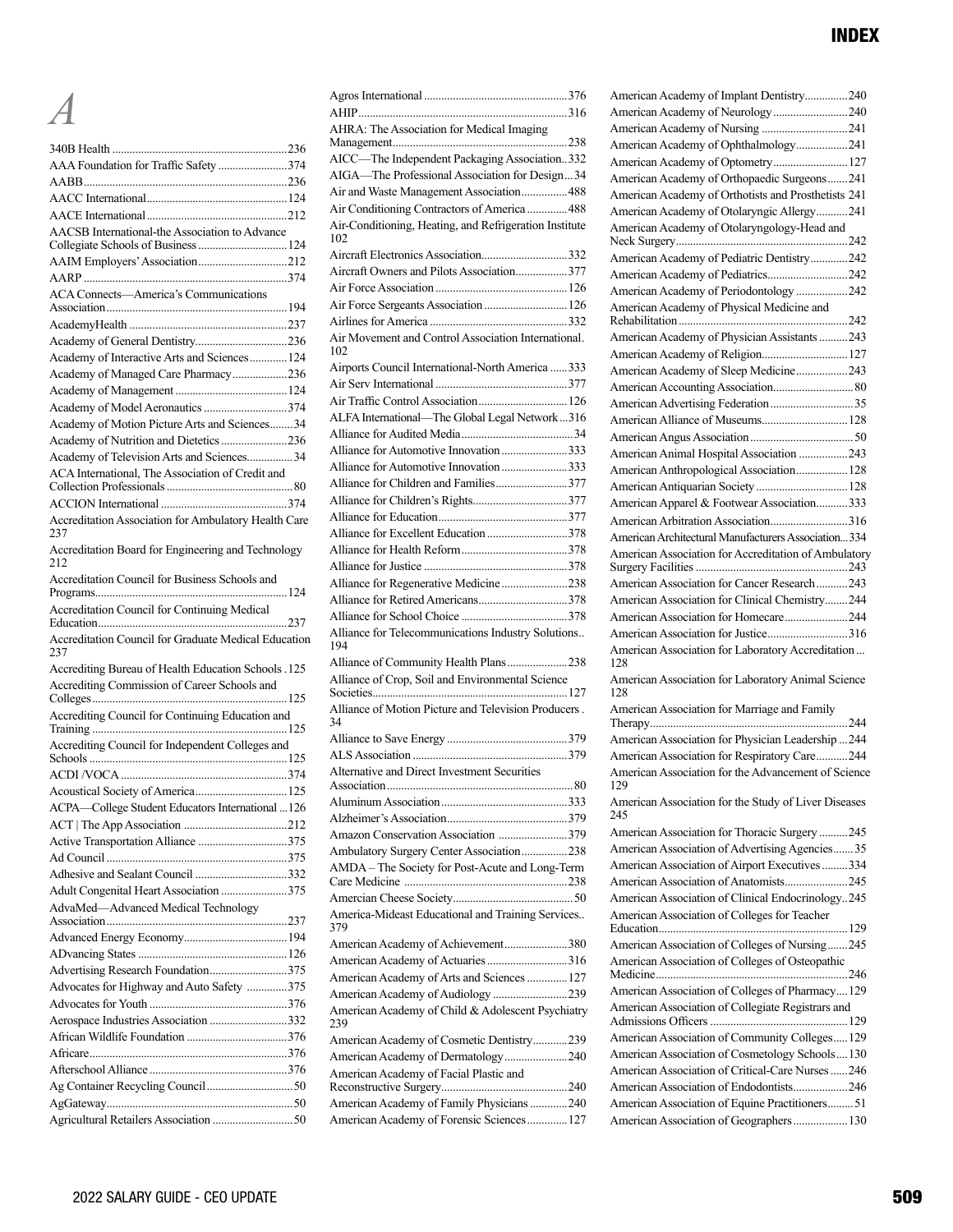| American Association of Hip and Knee Surgeons  246      |
|---------------------------------------------------------|
| American Association of Immunologists  130              |
| American Association of Individual Investors  80        |
| American Association of Insurance Services317           |
| American Association of Law Libraries 130               |
| American Association of Motor Vehicle                   |
|                                                         |
| American Association of Neurological Surgeons246        |
| American Association of Neuromuscular &                 |
| American Association of Nurse Anesthesiology247         |
| American Association of Nurse Practitioners247          |
| American Association of Oral and Maxillofacial          |
|                                                         |
| American Association of Orthodontists247                |
| American Association of Orthopaedic Executives248       |
| American Association of Petroleum Geologists 194        |
| American Association of Pharmaceutical Scientists 131   |
| American Association of Physician Specialists248        |
| American Association of Physicists in Medicine131       |
| American Association of Physics Teachers 131            |
| American Association of Poison Control Centers248       |
| American Association of Port Authorities334             |
| American Association of Post-Acute Care Nursing248      |
| American Association of Professional Landmen195         |
| American Association of School Administrators  131      |
| American Association of Service Coordinators  317       |
| American Association of State Colleges and              |
|                                                         |
| American Association of State Highway and               |
|                                                         |
|                                                         |
| American Association of Textile Chemists and            |
|                                                         |
| American Association of Tissue Banks 248                |
| American Association of University Professors 132       |
| American Association of University Women 132            |
| American Association of Veterinary State Boards51       |
| American Association on Intellectual and                |
|                                                         |
| American Astronomical Society  133                      |
| American Automotive Policy Council334                   |
|                                                         |
|                                                         |
| American Bankruptcy Institute                           |
|                                                         |
|                                                         |
|                                                         |
| American Biological Safety Association  133             |
|                                                         |
| American Board of Allergy and Immunology249             |
| American Board of Anesthesiology249                     |
| American Board of Emergency Medicine249                 |
| American Board of Family Medicine249                    |
| American Board of Foot and Ankle Surgery249             |
| American Board of Internal Medicine250                  |
| American Board of Medical Specialties250                |
| American Board of Obstetrics and Gynecology 250         |
| American Board of Oral and Maxillofacial Surgery<br>250 |
|                                                         |
| American Board of Orthopaedic Surgery251                |
| American Board of Otolaryngology 251                    |
|                                                         |

|     | American Board of Preventive Medicine251                                              |  |
|-----|---------------------------------------------------------------------------------------|--|
|     | American Board of Psychiatry and Neurology 252                                        |  |
|     |                                                                                       |  |
|     |                                                                                       |  |
|     | American Board of Thoracic Surgery252                                                 |  |
|     | American Boat and Yacht Council334                                                    |  |
|     | American Booksellers Association  488                                                 |  |
|     | American Brain Tumor Association 380                                                  |  |
|     |                                                                                       |  |
|     |                                                                                       |  |
|     |                                                                                       |  |
|     |                                                                                       |  |
|     |                                                                                       |  |
|     |                                                                                       |  |
|     |                                                                                       |  |
|     |                                                                                       |  |
|     | American Chiropractic Association 253                                                 |  |
|     | American Choral Directors Association  133                                            |  |
|     | American Civil Liberties Union381                                                     |  |
|     |                                                                                       |  |
|     | American Clean Power Association  195                                                 |  |
|     | American Clinical Laboratory Association 253                                          |  |
|     | American Coatings Association335                                                      |  |
|     | American College Health Association253                                                |  |
|     |                                                                                       |  |
|     | American College of Chest Physicians253                                               |  |
|     | American College of Clinical Pharmacy254                                              |  |
|     |                                                                                       |  |
|     | American College of Emergency Physicians254                                           |  |
|     | American College of Foot and Ankle Surgeons254                                        |  |
|     | American College of Gastroenterology254                                               |  |
|     | American College of Healthcare Executives255                                          |  |
|     |                                                                                       |  |
|     |                                                                                       |  |
| 255 | American College of Medical Genetics and Genomics                                     |  |
|     | American College of Medical Toxicology 255                                            |  |
|     |                                                                                       |  |
|     | American College of Nurse-Midwives255                                                 |  |
| 255 | American College of Obstetricians and Gynecologists                                   |  |
|     | American College of Occupational and Environmental                                    |  |
|     |                                                                                       |  |
|     | American College of Osteopathic Emergency                                             |  |
|     | American College of Osteopathic Family Physicians                                     |  |
| 256 |                                                                                       |  |
|     | American College of Osteopathic Internists256                                         |  |
|     | American College of Osteopathic Surgeons256                                           |  |
|     |                                                                                       |  |
|     | American College of Preventive Medicine 257                                           |  |
|     | American College of Prosthodontists 257                                               |  |
|     | American College of Psychiatrists257                                                  |  |
|     |                                                                                       |  |
|     | American College of Rheumatology258                                                   |  |
|     | American College of Sports Medicine 258                                               |  |
|     |                                                                                       |  |
|     | American College of Trial Lawyers317                                                  |  |
|     | American College of Trust and Estate Counsel 317                                      |  |
|     | American College of Veterinary Internal Medicine258                                   |  |
|     | American College of Veterinary Surgeons 258                                           |  |
|     | American Committee for the Weizmann Institute of                                      |  |
|     |                                                                                       |  |
|     | American Composites Manufacturers Association 336                                     |  |
|     |                                                                                       |  |
|     | American Concrete Pavement Association  102<br>American Concrete Pipe Association 336 |  |

| American Conference of Governmental Industrial          |  |
|---------------------------------------------------------|--|
|                                                         |  |
| American Congress of Rehabilitation Medicine 259        |  |
| American Constitution Society for Law and Policy381     |  |
| American Contract Bridge League 381                     |  |
| American Correctional Association  134                  |  |
| American Cotton Shippers Association51                  |  |
| American Council for an Energy-Efficient Economy<br>381 |  |
| American Council for Technology and Industry            |  |
|                                                         |  |
| American Council of Engineering Companies 213           |  |
| American Council of Learned Societies 134               |  |
| American Council of Life Insurers 318                   |  |
| American Council of Young Political Leaders382          |  |
| American Council on Education 134                       |  |
|                                                         |  |
| American Council on Renewable Energy 382                |  |
| American Council on the Teaching of Foreign             |  |
|                                                         |  |
| American Councils for International Education382        |  |
|                                                         |  |
|                                                         |  |
|                                                         |  |
| American Dairy Science Association  135                 |  |
|                                                         |  |
| American Dental Education Association260                |  |
| American Dental Hygienists' Association260              |  |
| American Dental Society of Anesthesiology260            |  |
| American Diabetes Association 382                       |  |
|                                                         |  |
| American Educational Research Association 135           |  |
|                                                         |  |
|                                                         |  |
|                                                         |  |
| American Federation for Aging Research 383              |  |
|                                                         |  |
| American Federation of Musicians of the U.S. and        |  |
|                                                         |  |
| American Federation of Police and Concerned             |  |
|                                                         |  |
|                                                         |  |
|                                                         |  |
|                                                         |  |
| American Financial Services Association  81             |  |
| American Fire Sprinkler Association 103                 |  |
|                                                         |  |
| American Foreign Service Protective Association  135    |  |
| American Forest and Paper Association336                |  |
|                                                         |  |
|                                                         |  |
|                                                         |  |
| American Foundation for Suicide Prevention384           |  |
|                                                         |  |
|                                                         |  |
|                                                         |  |
| American Fuel & Petrochemical Manufacturers  195        |  |
|                                                         |  |
|                                                         |  |
| American Gastroenterological Association 260            |  |
| American Gear Manufacturers Association 336             |  |
|                                                         |  |
| American Gem Trade Association 488                      |  |
|                                                         |  |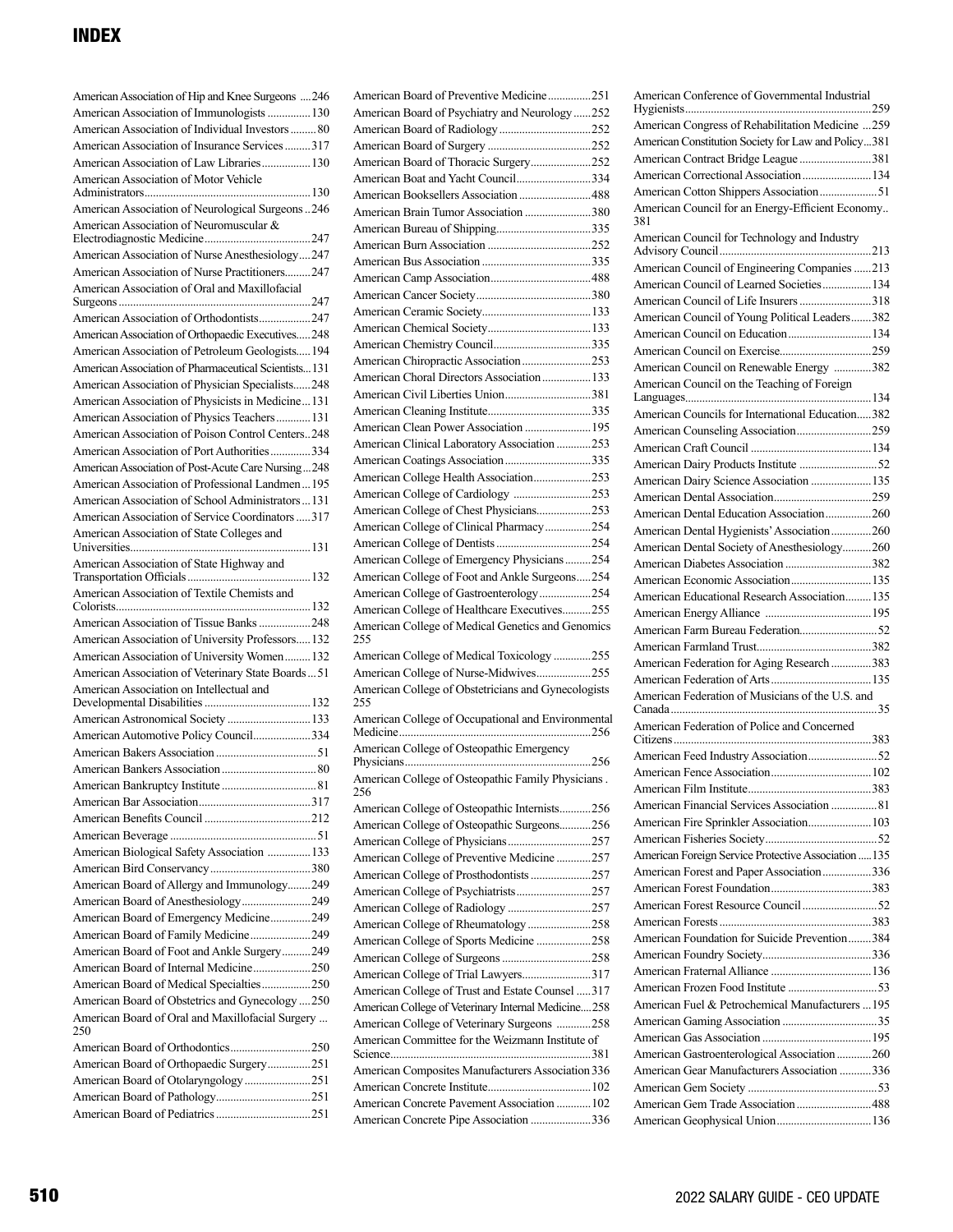| American Health Information Management                 |  |
|--------------------------------------------------------|--|
|                                                        |  |
| American Health Law Association 318                    |  |
|                                                        |  |
|                                                        |  |
| American Herbal Products Association53                 |  |
|                                                        |  |
| American Historical Association 136                    |  |
| American Home Furnishings Alliance 337                 |  |
|                                                        |  |
| American Horticulture Association (AmericanHort)       |  |
| 103                                                    |  |
|                                                        |  |
| American Hotel & Lodging Association 489               |  |
| American Humane Association384                         |  |
| American Immigration Council 384                       |  |
| American Immigration Lawyers Association318            |  |
| American Indian Higher Education Consortium  136       |  |
| American Industrial Hygiene Association261             |  |
| American Institute for Cancer Research384              |  |
| American Institute for Chartered Property Casualty     |  |
|                                                        |  |
| American Institute of Aeronautics and Astronautics 337 |  |
| American Institute of Architects  103                  |  |
| American Institute of Biological Sciences  137         |  |
| American Institute of Chemical Engineers337            |  |
|                                                        |  |
|                                                        |  |
| American Institute of Steel Construction337            |  |
| American Institute of Ultrasound in Medicine261        |  |
| American Institutes for Research385                    |  |
| American Intellectual Property Law Association318      |  |
| American International Automobile Dealers              |  |
|                                                        |  |
| American International Health Alliance 385             |  |
|                                                        |  |
| American Iron and Steel Institute 338                  |  |
| American Israel Public Affairs Committee 385           |  |
|                                                        |  |
|                                                        |  |
|                                                        |  |
| American Legislative Exchange Council 386              |  |
|                                                        |  |
| American Lighting Association 338                      |  |
|                                                        |  |
|                                                        |  |
|                                                        |  |
| American Management Association213                     |  |
|                                                        |  |
| American Massage Therapy Association 262               |  |
| American Mathematical Society 137                      |  |
|                                                        |  |
| American Medical Group Association 262                 |  |
| American Medical Informatics Association262            |  |
| American Medical Student Association  137              |  |
| American Medical Technologists262                      |  |
| American Medical Writers Association263                |  |
| American Meteorological Society  138                   |  |
| American Midwifery Certification Board 263             |  |
| American Motorcyclist Association338                   |  |

| American Moving and Storage Association 489               |  |
|-----------------------------------------------------------|--|
| American Music Therapy Association 138                    |  |
| American National Red Cross, National Headquarters<br>386 |  |
| American National Standards Institute338                  |  |
| American Near East Refugee AID386                         |  |
| American Network of Community Options and                 |  |
|                                                           |  |
|                                                           |  |
| American Numismatic Association  138                      |  |
| American Numismatic Society  138                          |  |
|                                                           |  |
| American Occupational Therapy Association263              |  |
| American Oil Chemists' Society 139                        |  |
|                                                           |  |
| American Organization of Nursing Leadership 264           |  |
|                                                           |  |
| American Orthopaedic Foot and Ankle Society264            |  |
| American Orthopaedic Society for Sports Medicine<br>264   |  |
| American Orthotic and Prosthetic Association 265          |  |
|                                                           |  |
| American Parkinson Disease Association 387                |  |
|                                                           |  |
|                                                           |  |
|                                                           |  |
|                                                           |  |
|                                                           |  |
| American Pharmacists Association265                       |  |
|                                                           |  |
|                                                           |  |
| American Philosophical Society 139                        |  |
|                                                           |  |
| American Physical Therapy Association265                  |  |
|                                                           |  |
| American Phytopathological Society 139                    |  |
|                                                           |  |
|                                                           |  |
| American Podiatric Medical Association  266               |  |
| American Political Science Association  140               |  |
| American Property Casualty Insurance Association 319      |  |
|                                                           |  |
| American Psychiatric Nurses Association266                |  |
| American Psychoanalytic Association266                    |  |
| American Psychological Association266                     |  |
| American Public Gardens Association  140                  |  |
| American Public Gas Association 196                       |  |
| American Public Health Association  267                   |  |
| American Public Human Services Association 140            |  |
|                                                           |  |
|                                                           |  |
| American Public Transportation Association339             |  |
| American Public Works Association  140                    |  |
| American Radio Relay League 387                           |  |
| American Railway Engineering and Maintenance-of-          |  |
|                                                           |  |
|                                                           |  |
| American Registry for Internet Numbers213                 |  |
| American Registry of Radiologic Technologists267          |  |
|                                                           |  |
| American Resort Development Association  103              |  |
| American Retirement Association 319                       |  |
|                                                           |  |
| American Road and Transportation Builders                 |  |
|                                                           |  |

| American Roentgen Ray Society267                                                                                                                                              |
|-------------------------------------------------------------------------------------------------------------------------------------------------------------------------------|
| American School Counselor Association  140                                                                                                                                    |
| American Schools of Oriental Research 388                                                                                                                                     |
|                                                                                                                                                                               |
| American Seniors Housing Association  104                                                                                                                                     |
|                                                                                                                                                                               |
|                                                                                                                                                                               |
| American Short Line and Regional Railroad                                                                                                                                     |
|                                                                                                                                                                               |
| American Social Health Association 267                                                                                                                                        |
| American Society for Aesthetic Plastic Surgery 267                                                                                                                            |
| American Society for Biochemistry and Molecular                                                                                                                               |
| American Society for Cell Biology 141                                                                                                                                         |
| American Society for Clinical Investigation268                                                                                                                                |
| American Society for Clinical Pathology268                                                                                                                                    |
| American Society for Clinical Pharmacology and                                                                                                                                |
|                                                                                                                                                                               |
| American Society for Colposcopy and Cervical                                                                                                                                  |
| American Society for Dermatologic Surgery268                                                                                                                                  |
| American Society for Engineering Education 141                                                                                                                                |
| American Society for Gastrointestinal Endoscopy269                                                                                                                            |
| American Society for Horticultural Science 141                                                                                                                                |
| American Society for Investigative Pathology269                                                                                                                               |
| American Society for Laser Medicine and Surgery  269                                                                                                                          |
| American Society for Metabolic and Bariatric Surgery<br>269                                                                                                                   |
| American Society for Microbiology269                                                                                                                                          |
| American Society for Nondestructive Testing  141                                                                                                                              |
|                                                                                                                                                                               |
|                                                                                                                                                                               |
| American Society for Parenteral and Enteral Nutrition                                                                                                                         |
| 270<br>American Society for Pharmacology and Experimental                                                                                                                     |
|                                                                                                                                                                               |
|                                                                                                                                                                               |
| American Society for Radiation Oncology 270                                                                                                                                   |
| American Society for Reproductive Medicine270                                                                                                                                 |
| American Society for Surgery of the Hand 271<br>American Society for the Prevention of Cruelty to                                                                             |
|                                                                                                                                                                               |
| American Society of Addiction Medicine271                                                                                                                                     |
| American Society of Agricultural and Biological                                                                                                                               |
|                                                                                                                                                                               |
| American Society of Anesthesiologists 271                                                                                                                                     |
| American Society of Animal Science 142                                                                                                                                        |
|                                                                                                                                                                               |
| American Society of Breast Surgeons 271<br>American Society of Cataract and Refractive Surgery<br>271                                                                         |
|                                                                                                                                                                               |
| American Society of Civil Engineers  104                                                                                                                                      |
| American Society of Clinical Oncology272                                                                                                                                      |
| American Society of Consultant Pharmacists 272                                                                                                                                |
| American Society of Echocardiography272                                                                                                                                       |
| American Society of Farm Managers and Rural                                                                                                                                   |
|                                                                                                                                                                               |
|                                                                                                                                                                               |
|                                                                                                                                                                               |
| American Society of Health-System Pharmacists .272<br>American Society of Hematology272<br>American Society of Home Inspectors 489<br>American Society of Human Genetics  142 |
| American Society of Interior Designers  490                                                                                                                                   |
| American Society of International Law319<br>American Society of Interventional Pain Physicians                                                                                |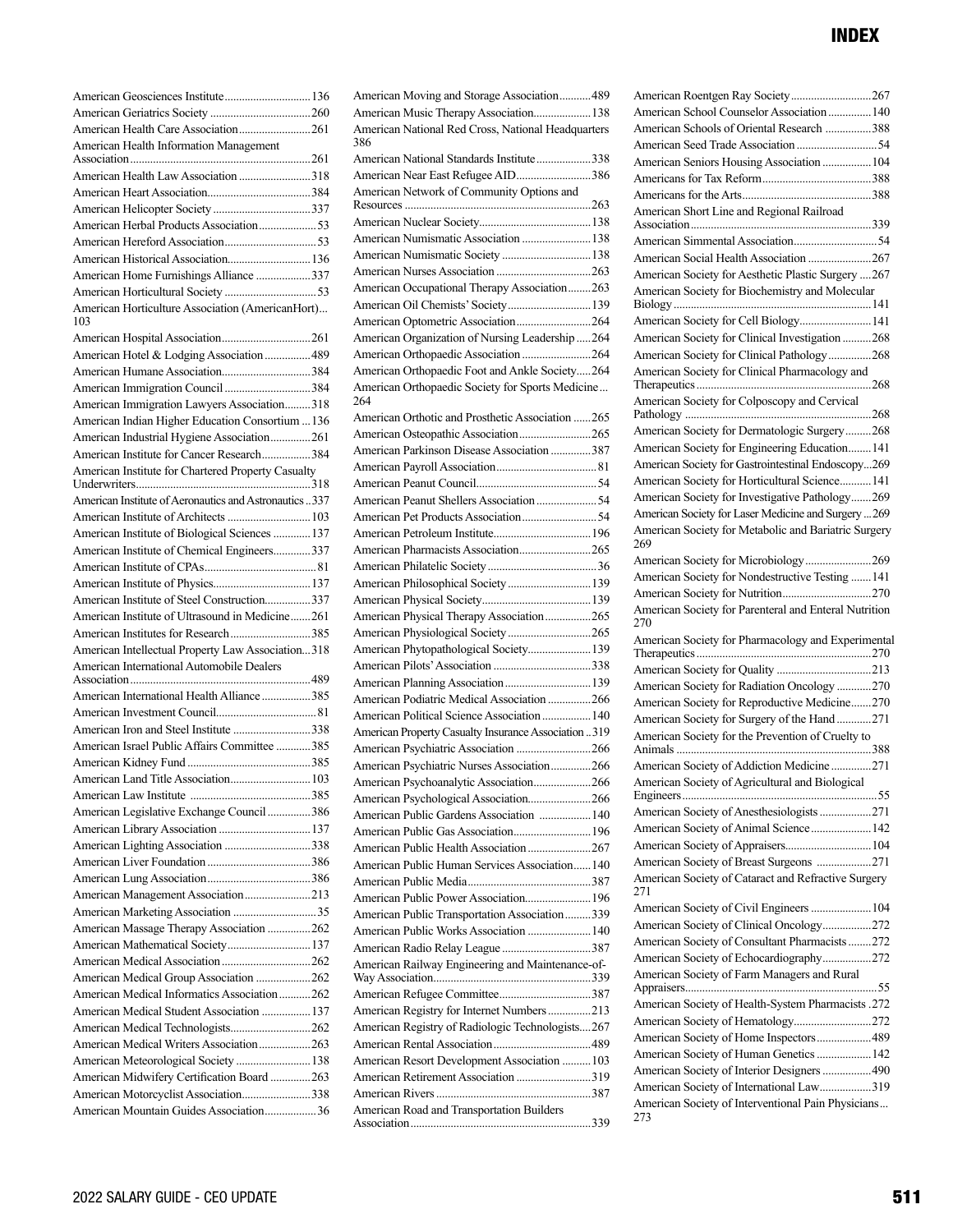| American Society of Landscape Architects 104               |  |
|------------------------------------------------------------|--|
| American Society of Mechanical Engineers 339               |  |
| American Society of Nephrology 273                         |  |
| American Society of Neuroradiology273                      |  |
| American Society of Nuclear Cardiology 273                 |  |
| American Society of PeriAnesthesia Nurses 273              |  |
| American Society of Plant Biologists 142                   |  |
| American Society of Plastic Surgeons274                    |  |
| American Society of Plumbing Engineers  104                |  |
| American Society of Radiologic Technologists 274           |  |
| American Society of Regional Anesthesia and Pain           |  |
|                                                            |  |
| American Society of Safety Professionals 340               |  |
| American Society of Transplantation 274                    |  |
| American Society of Transplant Surgeons 274                |  |
| American Society of Travel Advisors 490                    |  |
|                                                            |  |
| American Sociological Association 142                      |  |
|                                                            |  |
| American Speech-Language-Hearing Association275            |  |
|                                                            |  |
|                                                            |  |
|                                                            |  |
| American Statistical Association 142                       |  |
| American String Teachers Association 143                   |  |
| American Student Dental Association275                     |  |
|                                                            |  |
|                                                            |  |
| Americans United for Separation of Church and State<br>389 |  |
|                                                            |  |
| American Telemedicine Association275                       |  |
| American Theological Library Association 143               |  |
|                                                            |  |
|                                                            |  |
| American Tort Reform Association 319                       |  |
| American Traffic Safety Services Association  340          |  |
| American Translators Association 214                       |  |
| American Trucking Associations 340                         |  |
| American Type Culture Collection 388                       |  |
| American Urogynecologic Society276                         |  |
| American Urological Association 276                        |  |
| American Vein and Lymphatic Society 276                    |  |
| American Veterinary Medical Association276                 |  |
|                                                            |  |
| American Waterways Operators 340                           |  |
| American Water Works Association  196                      |  |
|                                                            |  |
|                                                            |  |
|                                                            |  |
|                                                            |  |
|                                                            |  |
|                                                            |  |
|                                                            |  |
|                                                            |  |
| amfAR, The Foundation for AIDS Research 389                |  |
|                                                            |  |
|                                                            |  |
| AMT-The Association for Manufacturing                      |  |
|                                                            |  |
|                                                            |  |
|                                                            |  |
|                                                            |  |
|                                                            |  |
| Anti-Defamation League of B'nai B'rith 391                 |  |
|                                                            |  |

| APA-The Engineered Wood Association341                    |  |
|-----------------------------------------------------------|--|
|                                                           |  |
| APPA, Leadership in Educational Facilities 143            |  |
|                                                           |  |
|                                                           |  |
|                                                           |  |
| Architectural Woodwork Institute 105                      |  |
|                                                           |  |
|                                                           |  |
|                                                           |  |
| Armed Forces Communications and Electronics               |  |
|                                                           |  |
|                                                           |  |
| Arthroscopy Association of North America 277              |  |
|                                                           |  |
|                                                           |  |
| Ashoka Innovators for the Public391                       |  |
|                                                           |  |
|                                                           |  |
|                                                           |  |
|                                                           |  |
|                                                           |  |
|                                                           |  |
| Asphalt Roofing Manufacturers Association342              |  |
| Associated Builders and Contractors 105                   |  |
| Associated Equipment Distributors 342                     |  |
|                                                           |  |
| Associated General Contractors of America  106            |  |
|                                                           |  |
| Association for Accessible Medicines277                   |  |
| Association for Advancing Automation 342                  |  |
| Association for Animal Welfare Advancement 56             |  |
| Association for Assessment and Accreditation of           |  |
|                                                           |  |
| Association for Behavior Analysis277                      |  |
| Association for Career and Technical Education  144       |  |
| Association for Community Affiliated Plans277             |  |
| Association for Community Employment Programs             |  |
| Association for Computing Machinery  144                  |  |
| Association for Corporate Growth215                       |  |
| Association for Financial Professionals 82                |  |
| Association for Healthcare Philanthropy/Foundation<br>278 |  |
| Association for Individual Development 392                |  |
| Association for Iron and Steel Technology 342             |  |
| Association for Learning Environments 144                 |  |
| Association for Manufacturing Excellence 342              |  |
| Association for Middle Level Education 145                |  |
| Association for Molecular Pathology278                    |  |
|                                                           |  |
| Association for Professionals in Infection Control and    |  |
| Association for Psychological Science 145                 |  |
| Association for Research in Vision and                    |  |
| Association for Supply Chain Management215                |  |
| Association for Talent Development215                     |  |
| Association for the Accreditation of Human Research       |  |
|                                                           |  |

| Association for the Advancement of Medical                  |
|-------------------------------------------------------------|
|                                                             |
| Association for the Advancement of Sustainability in        |
|                                                             |
| Association for Unmanned Vehicle Systems                    |
|                                                             |
|                                                             |
| Association for Women in Science 393                        |
| Association of Academic Health Centers 279                  |
| Association of Air Medical Services279                      |
| Association of American Colleges and Universities<br>145    |
| Association of American Educators 145                       |
| Association of American Law Schools 145                     |
| Association of American Medical Colleges 279                |
| Association of American Publishers36                        |
| Association of American Railroads 343                       |
| Association of American Universities  146                   |
| Association of American Veterinary Medical Colleges<br>280  |
| Association of Art Museum Directors  146                    |
| Association of Black Cardiologists 393                      |
| Association of Chamber of Commerce Executives215            |
| Association of Change Management Professionals<br>216       |
| Association of Child Life Professionals  146                |
| Association of Christian Schools International146           |
| Association of Clinical Research Professionals280           |
| Association of College and University Housing               |
| Association of College Unions International  147            |
| Association of Collegiate Schools of Architecture 147       |
| Association of Community College Trustees 147               |
| Association of Corporate Counsel 319                        |
| Association of Dental Support Organizations280              |
| Association of Diabetes Care & Education Specialists<br>147 |
| Association of Drilled Shaft Contractors 106                |
| Association of Educational Service Agencies  147            |
|                                                             |
| Association of Energy Services Professionals  197           |
| Association of Equipment Manufacturers343                   |
| Association of Executive Search and Leadership              |
| Association of Fish and Wildlife Agencies 148               |
| Association of Foreign Investors in Real Estate 82          |
| Association of Fundraising Professionals216                 |
| Association of Governing Boards of Universities and         |
| Association of Government Accountants  148                  |
| Association of Home Appliance Manufacturers  343            |
| Association of Independent Commercial Producers  37         |
| Association of International Agricultural Research          |
| Association of Junior Leagues International 393             |
| Association of Latino Professionals in Finance and          |
| Association of Legal Administrators 320                     |
| Association of Maternal & Child Health Programs<br>148      |
| Association of Metropolitan Water Agencies 148              |
|                                                             |
| Association of Nutrition and Foodservice                    |
|                                                             |
|                                                             |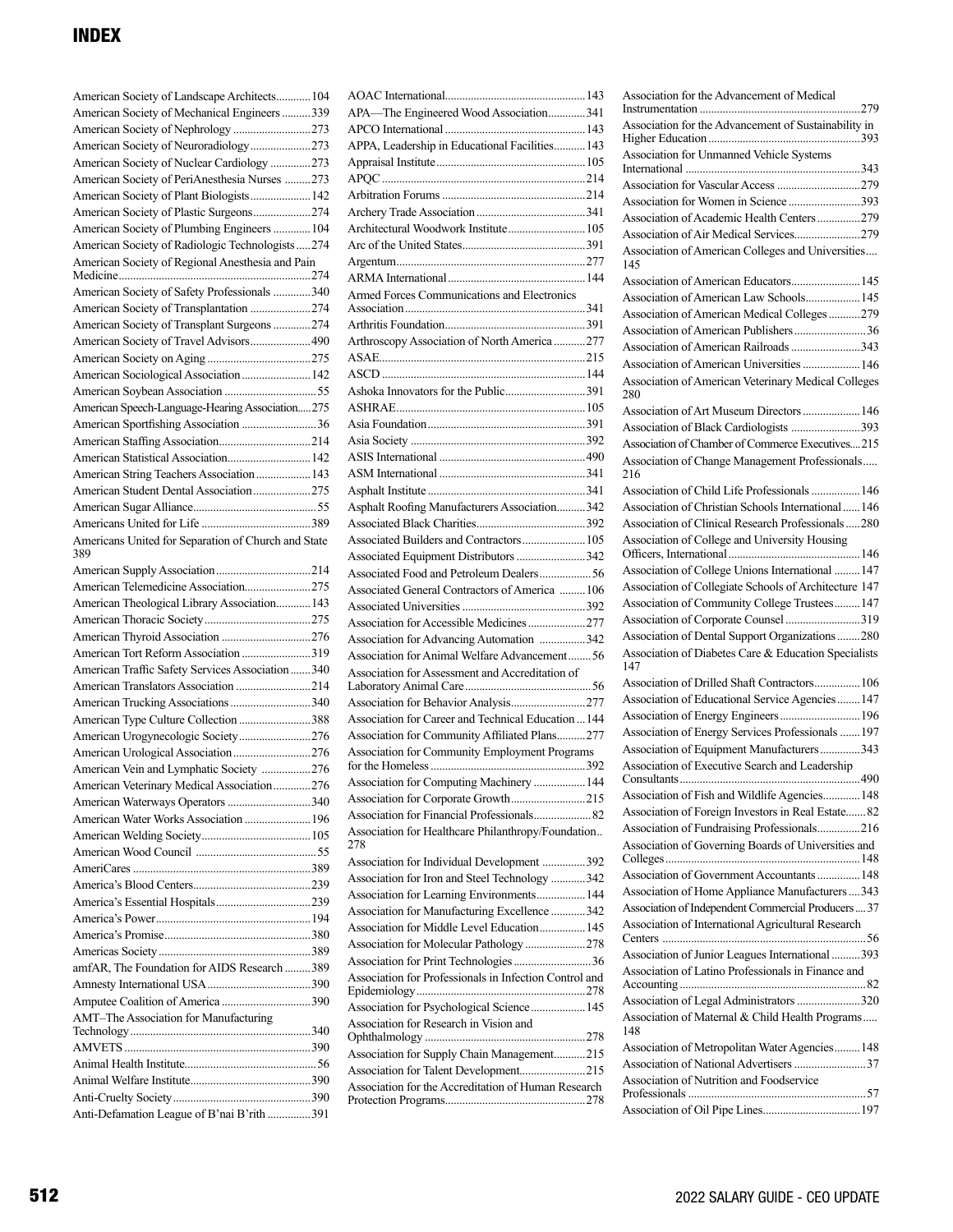| Association of Organ Procurement Organizations 280            |
|---------------------------------------------------------------|
| Association of Performing Arts Professionals 37               |
| Association of periOperative Registered Nurses 280            |
| Association of Post-Consumer Plastics Recylers344             |
| Association of Professors of Gynecology and                   |
|                                                               |
| Association of Progressive Rental Organizations490            |
| Association of Proposal Management Professionals<br>216       |
| Association of Public and Land-grant Universities  149        |
| Association of Public Health Laboratories281                  |
| Association of Public Television Stations37                   |
| Association of Real Estate License Law Officials106           |
| Association of Research Libraries  149                        |
| Association of School Business Officials International<br>149 |
| Association of Schools and Colleges of Optometry281           |
| Association of Schools and Programs of Public Health<br>281   |
| Association of Science-Technology Centers 149                 |
| Association of Small Business Development Centers.<br>216     |
| Association of Social Work Boards 149                         |
| Association of Staff Physicial Recruiters 281                 |
| Association of State and Provincial Psychology                |
| Association of State and Territorial Health Officials<br>150  |
| Association of State and Territorial Solid Waste              |
| Association of State Dam Safety Officials216                  |
| Association of Surgical Technologists282                      |
|                                                               |
| Association of Test Publishers  150                           |
| Association of Theological Schools 150                        |
| Association of the United States Army 150                     |
| Association of the Wall and Ceiling Industry 106              |
|                                                               |
| Association of University Centers on Disabilities282          |
| Association of University Technology Managers151              |
| Association of Women's Health, Obstetric and                  |
| Association of Woodworking and Furnishing                     |
|                                                               |
| Association of Writers and Writing Programs 151               |
| Association of Zoos and Aquariums 151                         |
| Asthma & Allergy Foundation of America National<br>393        |
|                                                               |
|                                                               |
|                                                               |
|                                                               |
|                                                               |
|                                                               |
| Automotive Engine Rebuilders Association345                   |
| Automotive Industry Action Group 345                          |
|                                                               |
| AVIXA-Audiovisual and Integrated Experience                   |
|                                                               |
|                                                               |
|                                                               |

# *B-C*

| BEMA, the Baking Industry Suppliers Association 57       |  |
|----------------------------------------------------------|--|
|                                                          |  |
|                                                          |  |
|                                                          |  |
| Biomedical Engineering Society 151                       |  |
|                                                          |  |
|                                                          |  |
| Biotechnology Innovation Organization345                 |  |
| Blue Cross Blue Shield Association 320                   |  |
| Board of Certification/Accreditation, International  283 |  |
| Board of Certification for Athletic Trainer 283          |  |
| Board of Certified Safety Professionals 152              |  |
|                                                          |  |
|                                                          |  |
|                                                          |  |
| Bowling Proprietors' Association of America 491          |  |
| Boys and Girls Clubs of America 395                      |  |
| Boy Scouts of America National Council  394              |  |
|                                                          |  |
| Brady Campaign to Prevent Gun Violence 395               |  |
| Brain Injury Association of America 283                  |  |
|                                                          |  |
|                                                          |  |
|                                                          |  |
|                                                          |  |
|                                                          |  |
|                                                          |  |
| <b>Building Owners and Managers Association</b>          |  |
| Business and Institutional Furniture Manufacturers       |  |
|                                                          |  |
|                                                          |  |
| Business Council for International Understanding  395    |  |
| Business for Social Responsibility395                    |  |
|                                                          |  |
|                                                          |  |
| Cable and Telecommunications Association for             |  |
|                                                          |  |
|                                                          |  |
| Campaign for Tobacco-Free Kids396                        |  |
| Candid                                                   |  |
|                                                          |  |
|                                                          |  |
| Cardiovascular Research Foundation 396                   |  |
| Career Education Colleges and Universities  152          |  |
|                                                          |  |
|                                                          |  |
|                                                          |  |
|                                                          |  |
|                                                          |  |
|                                                          |  |
| Catholic Health Association of the United States 283     |  |
| Catholic Legal Immigration Network397                    |  |
|                                                          |  |
|                                                          |  |
|                                                          |  |
|                                                          |  |
| Center for Climate and Energy Solution398                |  |
| Center for Community Change398                           |  |
|                                                          |  |

| Center for Constitutional Rights 398                         |  |
|--------------------------------------------------------------|--|
| Center for Democracy and Technology399                       |  |
| Center for Employment Opportunities 399                      |  |
|                                                              |  |
| Center for Health Care Strategies 399                        |  |
|                                                              |  |
| Center for Innovative Technology 400                         |  |
| Center for Investigative Reporting400                        |  |
|                                                              |  |
| Center for Natural Lands Management  400                     |  |
| Center for Nonprofit Management 400                          |  |
|                                                              |  |
| Center for Public Safety Excellence  152                     |  |
|                                                              |  |
| Center for Science in the Public Interest 401                |  |
|                                                              |  |
| Center for Strategic and Budgetary Assessments401            |  |
| Center for the Study of Services 401                         |  |
| Center for the Study of Social Policy402                     |  |
| Center for US Global Engagement402                           |  |
| Center of Excellence for Hazardous Materials                 |  |
| Center on Budget and Policy Priorities402                    |  |
|                                                              |  |
| Certified Automotive Parts Association346                    |  |
|                                                              |  |
| Certified Financial Planner Board of Standards 83            |  |
|                                                              |  |
|                                                              |  |
|                                                              |  |
|                                                              |  |
| Charities Aid Foundation America 403                         |  |
| Chartered Alternative Investment Analyst Association         |  |
| 83                                                           |  |
|                                                              |  |
|                                                              |  |
| Child Care Services Association 403                          |  |
|                                                              |  |
|                                                              |  |
|                                                              |  |
|                                                              |  |
| Child Welfare League of America 153                          |  |
|                                                              |  |
| Christian Schools International  153                         |  |
|                                                              |  |
| Citizens Against Government Waste  404                       |  |
| Citizens for Responsibility and Ethics in Washington.<br>404 |  |
|                                                              |  |
|                                                              |  |
|                                                              |  |
| Clinical and Laboratory Standards Institute  284             |  |
| Clinical Data Interchange Standards Consortium284            |  |
|                                                              |  |
| Club Management Association of America 38                    |  |
| Coalition for Government Procurement  153                    |  |
| Coalition for Renewable Natural Gas 197                      |  |
| Coalition to Abolish Slavery and Trafficking 405             |  |
|                                                              |  |
| College and University Professional Association for          |  |
|                                                              |  |
|                                                              |  |
|                                                              |  |
|                                                              |  |
|                                                              |  |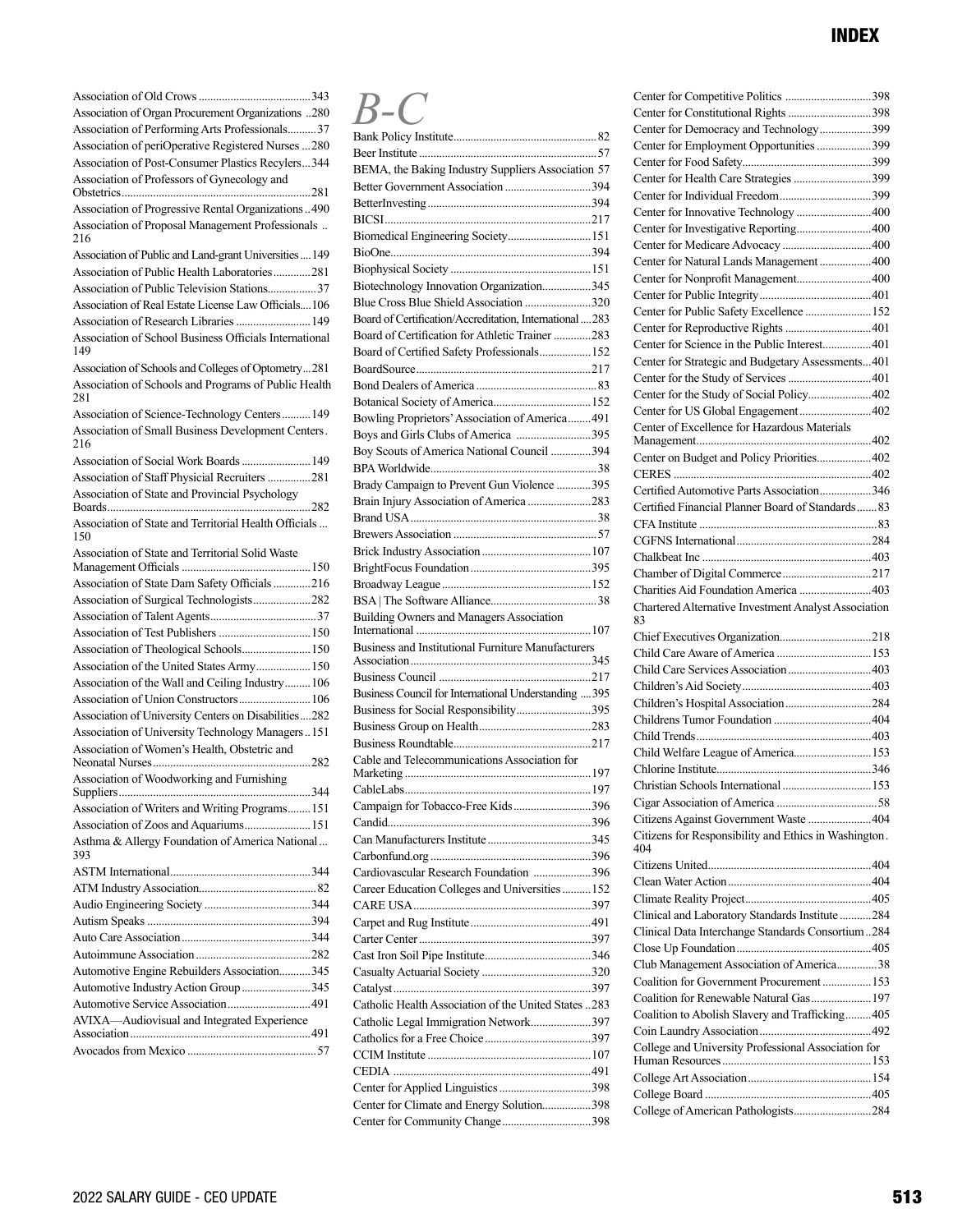| College of Healthcare Information Management                                                    |  |
|-------------------------------------------------------------------------------------------------|--|
|                                                                                                 |  |
| Commercial Real Estate Women Network 107                                                        |  |
| Commission on Accreditation for Law Enforcement                                                 |  |
|                                                                                                 |  |
|                                                                                                 |  |
|                                                                                                 |  |
| Community Anti-Drug Coalitions of America  406                                                  |  |
| Community Associations Institute  107                                                           |  |
| Community Financial Services Association of                                                     |  |
|                                                                                                 |  |
| Community Health Accreditation Partner 285                                                      |  |
|                                                                                                 |  |
| Community Preservation and Development                                                          |  |
| Community Transportation Association of America346                                              |  |
| Competitive Carriers Association  198                                                           |  |
|                                                                                                 |  |
|                                                                                                 |  |
|                                                                                                 |  |
| Computer & Communications Industry Association<br>218                                           |  |
| Computing Research Association  154                                                             |  |
| Concrete Reinforcing Steel Institute 108                                                        |  |
| Conference of Consulting Actuaries320                                                           |  |
|                                                                                                 |  |
| Congressional Black Caucus Foundation 407                                                       |  |
| Congressional Hispanic Caucus Institute  407                                                    |  |
| Congress of Neurological Surgeons285                                                            |  |
| Connex, previously the Professional Retail Store                                                |  |
|                                                                                                 |  |
|                                                                                                 |  |
|                                                                                                 |  |
| Consortium for Ocean Leadership 154                                                             |  |
| Construction Financial Management Association 84                                                |  |
| Construction Management Association of America108<br>Construction Specifications Institute  108 |  |
|                                                                                                 |  |
|                                                                                                 |  |
|                                                                                                 |  |
| Consumer Federation of America  408                                                             |  |
|                                                                                                 |  |
| Consumer Healthcare Products Association285                                                     |  |
| Consumers Union of United States408                                                             |  |
| Consumer Technology Association347                                                              |  |
| Control Systems Integrators Association347                                                      |  |
| Convenience Distribution Association 492                                                        |  |
|                                                                                                 |  |
|                                                                                                 |  |
|                                                                                                 |  |
| Corporation for Public Broadcasting408                                                          |  |
|                                                                                                 |  |
| CoSN-The Consortium for School Networking154                                                    |  |
|                                                                                                 |  |
| Council for Accreditation of Counseling and Related                                             |  |
| Council for Adult and Experiential Learning 155                                                 |  |
| Council for Advancement and Support of Education<br>155                                         |  |

| Council for Christian Colleges and Universities155<br>Council for Exceptional Children  155<br>Council for Opportunity in Education  409<br>Council for Professional Recognition 156<br>Council of Chief State School Officers 156<br>Council of Fashion Designers of America 492<br>Council of Independent Colleges 156<br>Council of Insurance Agents and Brokers320<br>Council of International Schools 156<br>Council of Landscape Architectural Registration<br>Council of Large Public Housing Authorities  157<br>Council of State and Territorial Epidemiologists  157<br>Council of Supply Chain Management Professionals.<br>218<br>Council of the Great City Schools  157<br>Council on International Educational Exchange  409 |
|--------------------------------------------------------------------------------------------------------------------------------------------------------------------------------------------------------------------------------------------------------------------------------------------------------------------------------------------------------------------------------------------------------------------------------------------------------------------------------------------------------------------------------------------------------------------------------------------------------------------------------------------------------------------------------------------------------------------------------------------|
|                                                                                                                                                                                                                                                                                                                                                                                                                                                                                                                                                                                                                                                                                                                                            |
|                                                                                                                                                                                                                                                                                                                                                                                                                                                                                                                                                                                                                                                                                                                                            |
|                                                                                                                                                                                                                                                                                                                                                                                                                                                                                                                                                                                                                                                                                                                                            |
|                                                                                                                                                                                                                                                                                                                                                                                                                                                                                                                                                                                                                                                                                                                                            |
|                                                                                                                                                                                                                                                                                                                                                                                                                                                                                                                                                                                                                                                                                                                                            |
|                                                                                                                                                                                                                                                                                                                                                                                                                                                                                                                                                                                                                                                                                                                                            |
|                                                                                                                                                                                                                                                                                                                                                                                                                                                                                                                                                                                                                                                                                                                                            |
|                                                                                                                                                                                                                                                                                                                                                                                                                                                                                                                                                                                                                                                                                                                                            |
|                                                                                                                                                                                                                                                                                                                                                                                                                                                                                                                                                                                                                                                                                                                                            |
|                                                                                                                                                                                                                                                                                                                                                                                                                                                                                                                                                                                                                                                                                                                                            |
|                                                                                                                                                                                                                                                                                                                                                                                                                                                                                                                                                                                                                                                                                                                                            |
|                                                                                                                                                                                                                                                                                                                                                                                                                                                                                                                                                                                                                                                                                                                                            |
|                                                                                                                                                                                                                                                                                                                                                                                                                                                                                                                                                                                                                                                                                                                                            |
|                                                                                                                                                                                                                                                                                                                                                                                                                                                                                                                                                                                                                                                                                                                                            |
|                                                                                                                                                                                                                                                                                                                                                                                                                                                                                                                                                                                                                                                                                                                                            |
|                                                                                                                                                                                                                                                                                                                                                                                                                                                                                                                                                                                                                                                                                                                                            |
|                                                                                                                                                                                                                                                                                                                                                                                                                                                                                                                                                                                                                                                                                                                                            |
|                                                                                                                                                                                                                                                                                                                                                                                                                                                                                                                                                                                                                                                                                                                                            |
|                                                                                                                                                                                                                                                                                                                                                                                                                                                                                                                                                                                                                                                                                                                                            |
|                                                                                                                                                                                                                                                                                                                                                                                                                                                                                                                                                                                                                                                                                                                                            |
|                                                                                                                                                                                                                                                                                                                                                                                                                                                                                                                                                                                                                                                                                                                                            |
|                                                                                                                                                                                                                                                                                                                                                                                                                                                                                                                                                                                                                                                                                                                                            |
|                                                                                                                                                                                                                                                                                                                                                                                                                                                                                                                                                                                                                                                                                                                                            |
|                                                                                                                                                                                                                                                                                                                                                                                                                                                                                                                                                                                                                                                                                                                                            |
|                                                                                                                                                                                                                                                                                                                                                                                                                                                                                                                                                                                                                                                                                                                                            |
|                                                                                                                                                                                                                                                                                                                                                                                                                                                                                                                                                                                                                                                                                                                                            |
|                                                                                                                                                                                                                                                                                                                                                                                                                                                                                                                                                                                                                                                                                                                                            |
|                                                                                                                                                                                                                                                                                                                                                                                                                                                                                                                                                                                                                                                                                                                                            |
|                                                                                                                                                                                                                                                                                                                                                                                                                                                                                                                                                                                                                                                                                                                                            |
| Council on Social Work Education 158                                                                                                                                                                                                                                                                                                                                                                                                                                                                                                                                                                                                                                                                                                       |
|                                                                                                                                                                                                                                                                                                                                                                                                                                                                                                                                                                                                                                                                                                                                            |
| Council on Undergraduate Research  158                                                                                                                                                                                                                                                                                                                                                                                                                                                                                                                                                                                                                                                                                                     |
|                                                                                                                                                                                                                                                                                                                                                                                                                                                                                                                                                                                                                                                                                                                                            |
|                                                                                                                                                                                                                                                                                                                                                                                                                                                                                                                                                                                                                                                                                                                                            |
|                                                                                                                                                                                                                                                                                                                                                                                                                                                                                                                                                                                                                                                                                                                                            |
|                                                                                                                                                                                                                                                                                                                                                                                                                                                                                                                                                                                                                                                                                                                                            |
|                                                                                                                                                                                                                                                                                                                                                                                                                                                                                                                                                                                                                                                                                                                                            |
|                                                                                                                                                                                                                                                                                                                                                                                                                                                                                                                                                                                                                                                                                                                                            |
|                                                                                                                                                                                                                                                                                                                                                                                                                                                                                                                                                                                                                                                                                                                                            |
| Crohn's and Colitis Foundation of America 410                                                                                                                                                                                                                                                                                                                                                                                                                                                                                                                                                                                                                                                                                              |
|                                                                                                                                                                                                                                                                                                                                                                                                                                                                                                                                                                                                                                                                                                                                            |
|                                                                                                                                                                                                                                                                                                                                                                                                                                                                                                                                                                                                                                                                                                                                            |
|                                                                                                                                                                                                                                                                                                                                                                                                                                                                                                                                                                                                                                                                                                                                            |
| CTIA-The Wireless Association  198                                                                                                                                                                                                                                                                                                                                                                                                                                                                                                                                                                                                                                                                                                         |
|                                                                                                                                                                                                                                                                                                                                                                                                                                                                                                                                                                                                                                                                                                                                            |
|                                                                                                                                                                                                                                                                                                                                                                                                                                                                                                                                                                                                                                                                                                                                            |
|                                                                                                                                                                                                                                                                                                                                                                                                                                                                                                                                                                                                                                                                                                                                            |
|                                                                                                                                                                                                                                                                                                                                                                                                                                                                                                                                                                                                                                                                                                                                            |
|                                                                                                                                                                                                                                                                                                                                                                                                                                                                                                                                                                                                                                                                                                                                            |
|                                                                                                                                                                                                                                                                                                                                                                                                                                                                                                                                                                                                                                                                                                                                            |
|                                                                                                                                                                                                                                                                                                                                                                                                                                                                                                                                                                                                                                                                                                                                            |
|                                                                                                                                                                                                                                                                                                                                                                                                                                                                                                                                                                                                                                                                                                                                            |
| Dental Assisting National Board286                                                                                                                                                                                                                                                                                                                                                                                                                                                                                                                                                                                                                                                                                                         |
|                                                                                                                                                                                                                                                                                                                                                                                                                                                                                                                                                                                                                                                                                                                                            |
| Design-Build Institute of America  109                                                                                                                                                                                                                                                                                                                                                                                                                                                                                                                                                                                                                                                                                                     |
|                                                                                                                                                                                                                                                                                                                                                                                                                                                                                                                                                                                                                                                                                                                                            |
| DHI-Door Security and Safety Professionals347                                                                                                                                                                                                                                                                                                                                                                                                                                                                                                                                                                                                                                                                                              |
|                                                                                                                                                                                                                                                                                                                                                                                                                                                                                                                                                                                                                                                                                                                                            |
|                                                                                                                                                                                                                                                                                                                                                                                                                                                                                                                                                                                                                                                                                                                                            |
| Digital Place-based Advertising Association39                                                                                                                                                                                                                                                                                                                                                                                                                                                                                                                                                                                                                                                                                              |
|                                                                                                                                                                                                                                                                                                                                                                                                                                                                                                                                                                                                                                                                                                                                            |
| Distance Education Accrediting Commission 158                                                                                                                                                                                                                                                                                                                                                                                                                                                                                                                                                                                                                                                                                              |
| Distilled Spirits Council of the United States 60<br>Distribution Contractors Association 109                                                                                                                                                                                                                                                                                                                                                                                                                                                                                                                                                                                                                                              |

| Diving Equipment and Marketing Association347 |  |
|-----------------------------------------------|--|
|                                               |  |
| Drug, Chemical and Associated Technologies    |  |
|                                               |  |
|                                               |  |
|                                               |  |
| Ductile Iron Pipe Research Association 347    |  |

# *E-H*

| Ecological Society of America 158                     |  |
|-------------------------------------------------------|--|
|                                                       |  |
|                                                       |  |
|                                                       |  |
|                                                       |  |
|                                                       |  |
| Education Commission of the States 413                |  |
|                                                       |  |
|                                                       |  |
|                                                       |  |
| Electrical Apparatus Service Association  493         |  |
| Electric and Gas Industries Association 198           |  |
| Electric Power Research Institute  199                |  |
| Electric Power Supply Association 199                 |  |
|                                                       |  |
|                                                       |  |
|                                                       |  |
|                                                       |  |
|                                                       |  |
| Elizabeth Glaser Pediatric AIDS Foundation413         |  |
|                                                       |  |
| Emerging Markets Private Equity Association  86       |  |
| Employee Benefit Research Institute219                |  |
|                                                       |  |
| EMTA-Trade Association for the Emerging Markets<br>87 |  |
|                                                       |  |
| Endowment of the U.S. Institute of Peace413           |  |
|                                                       |  |
|                                                       |  |
|                                                       |  |
|                                                       |  |
| Enlisted Association of the National Guard of the     |  |
|                                                       |  |
| Enrollment Management Association159                  |  |
|                                                       |  |
|                                                       |  |
|                                                       |  |
| Entomological Society of America  160                 |  |
|                                                       |  |
| Envelope Manufacturers Association of America348      |  |
| Environmental Council of the States  160              |  |
|                                                       |  |
| Environmental Law and Policy Center415                |  |
|                                                       |  |
| Environmental Working Group415                        |  |
|                                                       |  |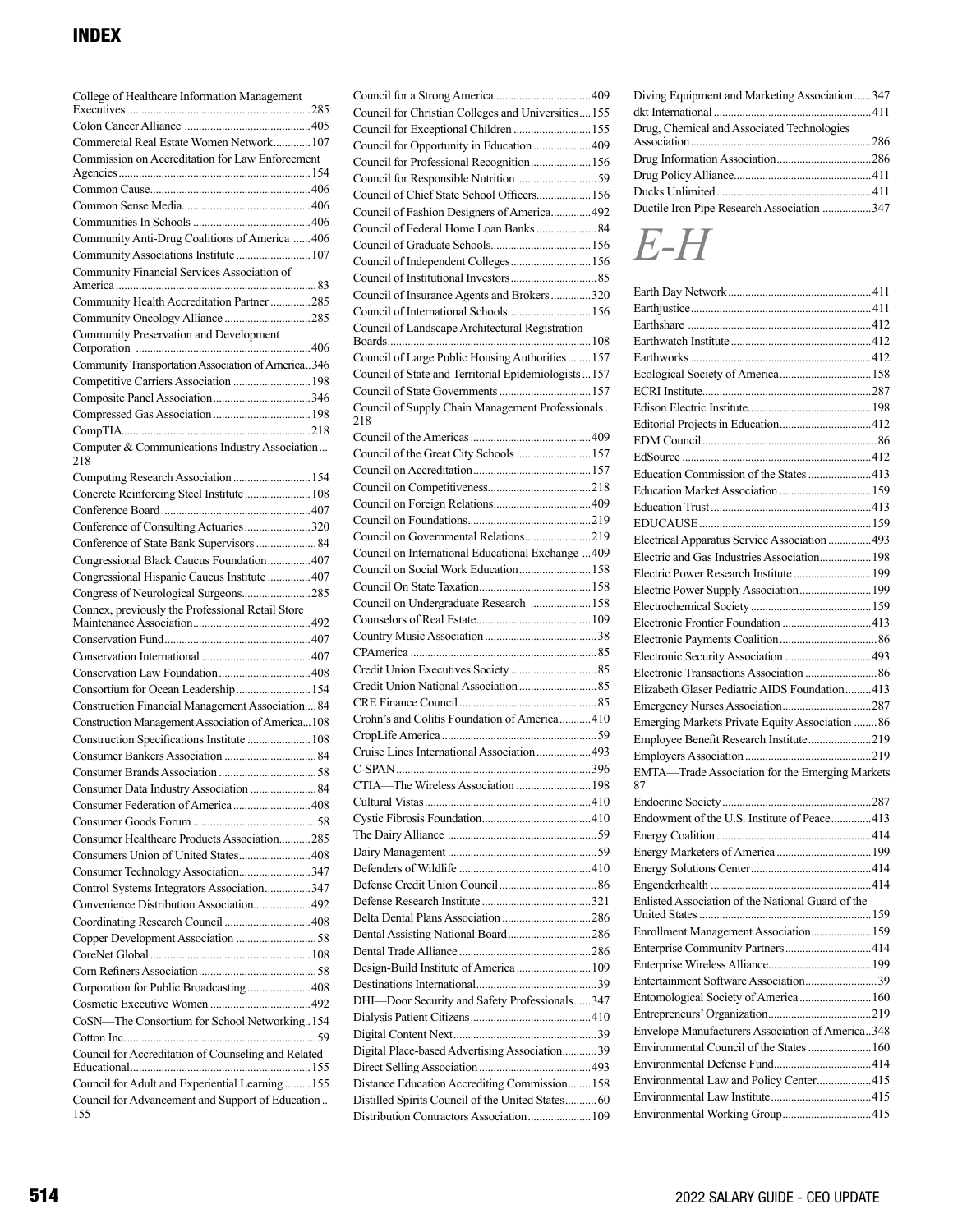| Epilepsy Foundation of America415                            |  |
|--------------------------------------------------------------|--|
|                                                              |  |
|                                                              |  |
| Equipment Leasing and Finance Association 87                 |  |
|                                                              |  |
|                                                              |  |
|                                                              |  |
|                                                              |  |
|                                                              |  |
|                                                              |  |
|                                                              |  |
| Experimental Aircraft Association348                         |  |
|                                                              |  |
|                                                              |  |
| Fabricators and Manufacturers Association                    |  |
|                                                              |  |
|                                                              |  |
|                                                              |  |
|                                                              |  |
|                                                              |  |
|                                                              |  |
|                                                              |  |
|                                                              |  |
|                                                              |  |
| Federalist Society for Law and Public Policy Studies.<br>417 |  |
| Federation for American Immigration Reform  418              |  |
| Federation of American Hospitals287                          |  |
| Federation of American Societies for Experimental            |  |
|                                                              |  |
| Federation of Animal Science Societies  160                  |  |
| Federation of State Boards of Physical Therapy288            |  |
| Federation of State Massage Therapy Boards 160               |  |
| Federation of State Medical Boards288                        |  |
| Federation of Tax Administrators 161                         |  |
|                                                              |  |
|                                                              |  |
|                                                              |  |
|                                                              |  |
|                                                              |  |
|                                                              |  |
|                                                              |  |
| Financial Industry Regulatory Authority 88                   |  |
|                                                              |  |
|                                                              |  |
|                                                              |  |
| Financial Services Information Sharing and Analysis          |  |
|                                                              |  |
|                                                              |  |
|                                                              |  |
| Finishing Contractors Association  109                       |  |
|                                                              |  |
|                                                              |  |
| Flexible Packaging Association 348                           |  |
|                                                              |  |
|                                                              |  |
|                                                              |  |
|                                                              |  |
|                                                              |  |
|                                                              |  |
| Food Research and Action Center419                           |  |
| Footwear Distributors and Retailers of America493            |  |
|                                                              |  |

| Foundation for Advancing Alcohol Responsibility 420 |  |
|-----------------------------------------------------|--|
|                                                     |  |
|                                                     |  |
|                                                     |  |
|                                                     |  |
|                                                     |  |
| Future Business Leaders of America-Phi Beta Lambda  |  |
| 161                                                 |  |
|                                                     |  |
|                                                     |  |
|                                                     |  |
| Gases and Welding Distributors Association349       |  |
|                                                     |  |
| Gay and Lesbian Alliance Against Defamation  421    |  |
| Gemological Institute of America  161               |  |
| General Aviation Manufacturers Association 349      |  |
|                                                     |  |
|                                                     |  |
|                                                     |  |
| Geological Society of America  162                  |  |
|                                                     |  |
| German American Chamber of Commerce220              |  |
|                                                     |  |
| German Marshall Fund of the United States421        |  |
|                                                     |  |
|                                                     |  |
|                                                     |  |
|                                                     |  |
|                                                     |  |
| Global Association of Risk Professionals322         |  |
|                                                     |  |
| Global Business Travel Association494               |  |
|                                                     |  |
|                                                     |  |
|                                                     |  |
|                                                     |  |
|                                                     |  |
| Global Market Development Center 494                |  |
| Global Technology Distribution Council221           |  |
|                                                     |  |
|                                                     |  |
| Golf Course Superintendents Association of America  |  |
| 40                                                  |  |
|                                                     |  |
|                                                     |  |
|                                                     |  |
|                                                     |  |
|                                                     |  |
| Government Accountability Project 423               |  |
| Government Finance Officers Association 162         |  |
| Governors Highway Safety Association 162            |  |
|                                                     |  |
|                                                     |  |
| Graduate Management Admission Council 162           |  |
|                                                     |  |
|                                                     |  |
|                                                     |  |
| Grantmakers for Effective Organizations221          |  |
|                                                     |  |
|                                                     |  |
|                                                     |  |
|                                                     |  |
|                                                     |  |
|                                                     |  |
|                                                     |  |
|                                                     |  |
| Habitat for Humanity International 424              |  |
|                                                     |  |
|                                                     |  |

| Healthcare Information and Management Systems             |  |
|-----------------------------------------------------------|--|
|                                                           |  |
|                                                           |  |
| Health Industry Distributors Association288               |  |
| Hearing Loss Association of America  425                  |  |
|                                                           |  |
| Hearth, Patio, and Barbecue Association 494               |  |
|                                                           |  |
| Heating, Air-conditioning and Refrigeration               |  |
| Helicopter Association International350                   |  |
|                                                           |  |
|                                                           |  |
| Hispanic Association of Colleges and Universities  162    |  |
| Hispanic Association on Corporate Responsibility  426     |  |
|                                                           |  |
|                                                           |  |
| Home School Legal Defense Association  426                |  |
| Hospice and Palliative Nurses Association 290             |  |
| Hospitality Financial and Technology Professionals<br>221 |  |
| Household & Commercial Products Association495            |  |
|                                                           |  |
|                                                           |  |
| Human Resources Development Institute426                  |  |
| Human Resources Research Organization  426                |  |
|                                                           |  |
|                                                           |  |
|                                                           |  |
|                                                           |  |
|                                                           |  |

# *I-M*

| ICSC: Innovating Commerce Serving Communities<br>495       |
|------------------------------------------------------------|
| <b>IEEE</b> (Institute of Electrical and Electronics       |
|                                                            |
| Illuminating Engineering Society 350                       |
|                                                            |
| INDA-Association of the Nonwoven Fabrics                   |
|                                                            |
| Independent Community Bankers of America 89                |
| Independent Educational Consultants Association 163        |
| Independent Electrical Contractors 110                     |
| Independent Film and Television Alliance  40               |
| Independent Insurance Agents and Brokers of America<br>322 |
| Independent Lubricant Manufacturers Association351         |
| Independent Petroleum Association of America200            |
|                                                            |
| Industrial Designers Society of America 351                |
| Industrial Fabrics Association International 351           |
|                                                            |
|                                                            |
| Industry Promotional Fund for the Wall Ceiling and         |
| Infectious Disease Research Institute 428                  |
| Infectious Diseases Society of America290                  |
|                                                            |
| Information Technology Industry Council 222                |
|                                                            |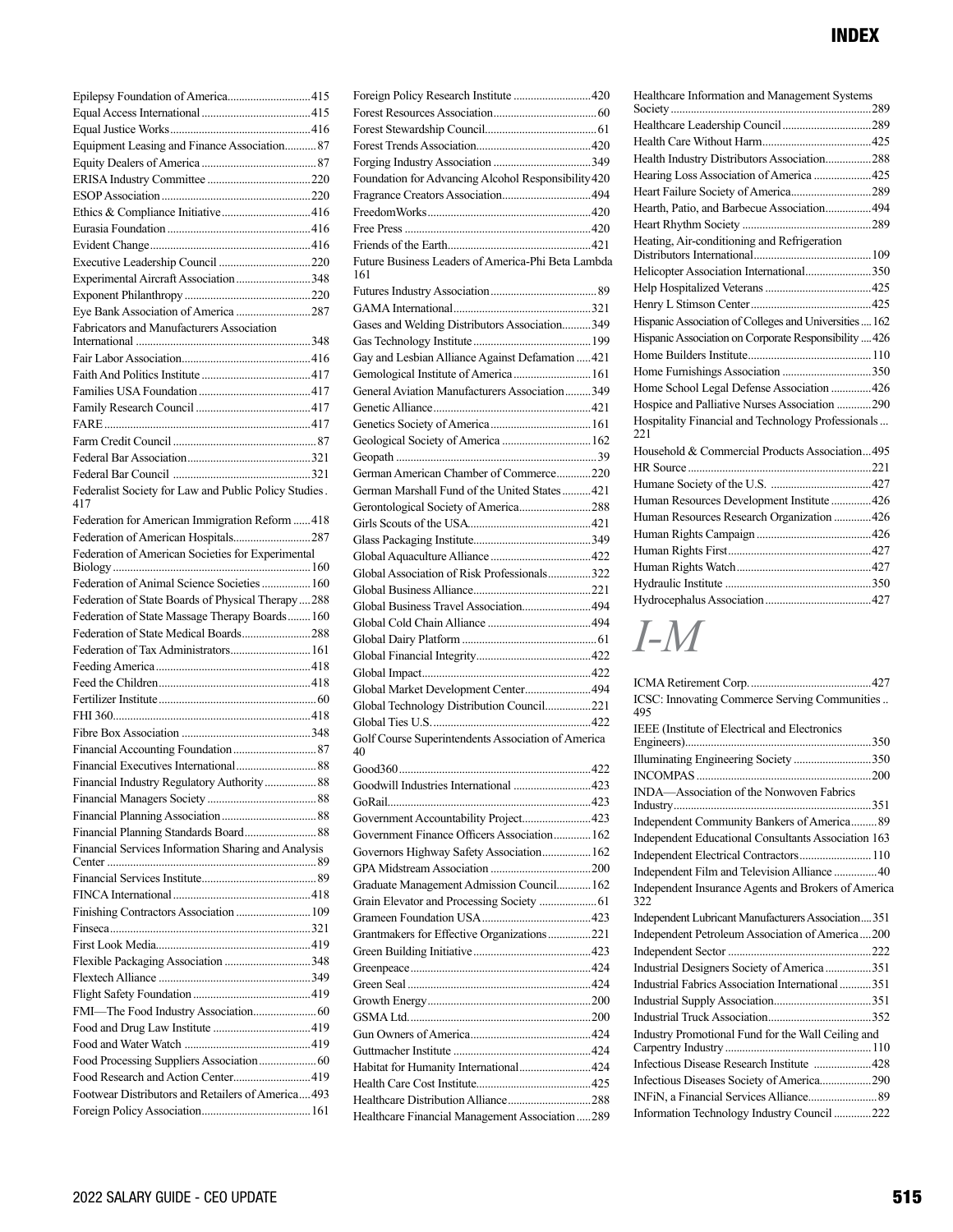| INFORMS: The Institute for Operations Research and           |
|--------------------------------------------------------------|
|                                                              |
|                                                              |
| Innovation Research Interchange 163                          |
|                                                              |
|                                                              |
| Institute for Educational Leadership428                      |
| Institute for Healthcare Improvement428                      |
| Institute for Higher Education Policy 429                    |
|                                                              |
|                                                              |
|                                                              |
| Institute for Professionals in Taxation322                   |
| Institute for Supply Management352                           |
| Institute for Sustainable Communities  429                   |
| Institute for Transportation and Development Policy<br>429   |
|                                                              |
| Institute of Heating and Air Conditioning Industries<br>352  |
| Institute of Industrial and Systems Engineers 352            |
| Institute of Inspection Cleaning and Restoration             |
|                                                              |
|                                                              |
|                                                              |
| Institute of International Education 163                     |
|                                                              |
| Institute of Makers of Explosives 352                        |
|                                                              |
| Institute of Nuclear Power Operations201                     |
| Institute of Real Estate Management 110                      |
| Institute of Scrap Recycling Industries353                   |
| Institute of Transportation Engineers353                     |
|                                                              |
|                                                              |
| Insurance Institute for Business and Home Safety 322         |
| Insurance Institute for Highway Safety 430                   |
|                                                              |
|                                                              |
| Intellectual Property Owners Association 323                 |
| Intelligence and National Security Alliance  430             |
| Intelligent Transportation Society of America 353            |
| Inter-Industry Conference on Auto Collision Repair           |
| 495                                                          |
| Interlocking Concrete Pavement Institute  110                |
| Intermodal Association of North America353                   |
| International Aids Vaccine Initiative430                     |
| International Anesthesia Research Society290                 |
| International AntiCounterfeiting Coalition222                |
| International Association for Dental Research163             |
| International Association for the Study of Pain 291          |
| International Association of Administrative                  |
| International Association of Amusement Parks and             |
| International Association of Assessing Officers 163          |
| International Association of Business Communicators<br>223   |
| International Association of Chiefs of Police 164            |
| International Association of Credit Portfolio Managers<br>91 |
| International Association of Defense Counsel 323             |

International Association of Drilling Contractors..201 International Association of Electrical Inspectors.. 111 International Association of Exhibitions and Events... 495 International Association of Fairs and Expositions..41 International Association of Fire Chiefs.................164 International Association of Geophysical Contractors. 201 International Association of Lighting Designers ...496 International Association of Movers.......................496 International Association of Oral and Maxillofacial Surgeons...................................................................291 International Association of Physicians in AIDS Care 164 International Association of Plumbing and Mechanical Officials.................................................................... 111 International Association of Privacy Professionals 223 International Association of Venue Managers........496 International Board of Lactation Consultant Examiners 291 International Bottled Water Association ...................61 International Bridge, Tunnel, and Turnpike Association...............................................................353 International Carwash Association..........................496 International Cemetery, Cremation and Funeral Association...............................................................496 International Center for Transitional Justice...........430 International City/County Management Association... 164 International Code Council ..................................... 111 International Communication Association .............164 International Copper Association..............................62 International Council for Veterinary Assessment...291 International Crane Foundation...............................431 International Crisis Group.......................................431 International Dairy Deli Bakery Association............62 International Dairy Foods Association .....................62 International Documentary Association ...................41 International Downtown Association......................165 International Dyslexia Association .........................431 International Economic Development Council......223 International Executive Service Corps ...................431 International Facility Management Association..... 111 International Federation of Accountants...................91 International Financial Reporting Standards Foundation..................................................................91 International Fine Print Dealers Association............41 International Food Information Council.................431 International Food Policy Research Institute..........432 International Foodservice Distributors Association ...62 International Foodservice Manufacturers Association. 354 International Foundation for Electoral Systems.....432 International Foundation of Employee Benefit Plans.. 432 International Franchise Association........................497 International Fund for Animal Welfare...................432 International Game Fish Association......................432 International Health, Racquet and Sportsclub Association...............................................................497 International Housewares Association....................497 International Information Systems Security Certification Consortium.........................................223 International Institute of Ammonia Refrigeration .354 International Institute of Building Enclosure Consultants............................................................... 111

International Institute of Business Analysis............223 International Institute of Municipal Clerks.............165 International Interior Design Association...............497 International Justice Mission...................................433 International Legal Technology Association..........323 International Liquid Terminals Association............201 International Literacy Association ..........................165 International Livestock Research Institute .............433 International Masonry Institute ...............................112 International News Media Association.....................41 International Planned Parenthood Federation ........433 International Plant Nutrition Institute .......................62 International Premium Cigar and Pipe Retailers Association.................................................................63 International Public Management Association for Human Resources....................................................224 International Relief and Development....................433 International Republican Institute...........................433 International Rescue Committee.............................434 International Research and Exchanges Board........434 International Right of Way Association..................112 International Road Federation ................................354 International Safe Transit Association ....................354 International Safety Equipment Association ..........497 International Seafood Sustainability Association.....63 International Sign Association.................................354 International Sleep Products Association ...............355 International Society for Magnetic Resonance in Medicine...................................................................291 International Society for Pharmaceutical Engineering [ISPE].......................................................................165 International Society for Technology in Education 165 International Society of Arboriculture ......................63 International Society of Arthroscopy Knee Surgery and Orthopaedic Sports Medicine...........................292 International Society of Automation.......................355 International Society of Explosives Engineers.......166 International Swaps and Derivatives Association....91 International Tax and Investment Center................434 International Titanium Association...........................63 International Trademark Association......................323 International Warehouse Logistics Association......355 International Women's Forum.................................434 International Zinc Association...................................63 Internet2....................................................................435 Internet Association .................................................201 Internet Corporation for Assigned Names and Numbers...................................................................434 Internet Society ..........................................................41 Intersocietal Accreditation Commission.................292 Interstate Natural Gas Association of America ......202 Investment Adviser Association ...............................92 Investment Company Institute ..................................92 Investments and Wealth Institute ..............................92 Ipas............................................................................435 IPC International......................................................355 Irrigation Association...............................................112 ISACA......................................................................224 ISPOR—The Professional Society for Health Economics and Outcomes Research.......................166 Israel Project.............................................................435 ISSA, The Worldwide Cleaning Industry Association. 498 Izaak Walton League of America............................435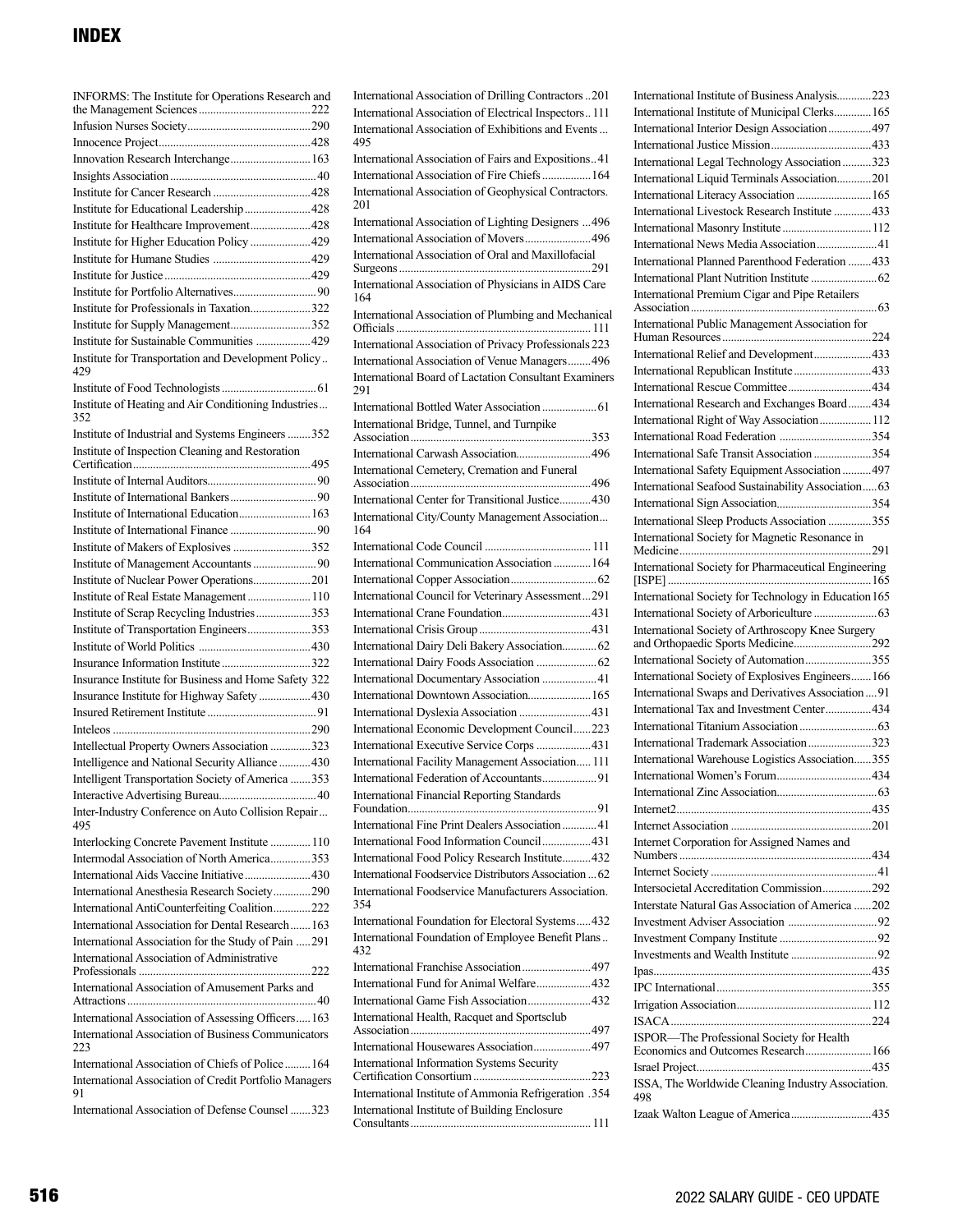| Jewish Federations of North America436                      |     |
|-------------------------------------------------------------|-----|
|                                                             |     |
|                                                             |     |
|                                                             |     |
| Juvenile Diabetes Research Foundation  436                  |     |
|                                                             |     |
|                                                             |     |
|                                                             |     |
| Kitchen Cabinet Manufacturers Association355                |     |
|                                                             |     |
|                                                             |     |
| Large Urology Group Practice Association292                 |     |
|                                                             |     |
| Latin American Studies Association  166                     |     |
| Lawyers Committee for Civil Rights Under Law437             |     |
|                                                             |     |
|                                                             |     |
|                                                             |     |
| League of Women Voters of the United States 438             |     |
|                                                             |     |
|                                                             |     |
|                                                             |     |
|                                                             |     |
| Leukemia and Lymphoma Society 438                           |     |
|                                                             |     |
|                                                             |     |
|                                                             |     |
|                                                             |     |
| Loan Syndications and Trading Association  92               |     |
|                                                             |     |
|                                                             |     |
|                                                             |     |
|                                                             |     |
| Lymphoma Research Foundation 439                            |     |
| Make A Wish Foundation of America 439                       |     |
|                                                             |     |
| Management Sciences for Health 440                          |     |
| Manufactured Housing Institute 112                          |     |
| Manufacturer and Business Association 356                   |     |
| Manufacturers Alliance for Productivity and                 |     |
| Innovation                                                  | 356 |
|                                                             |     |
| Manufacturing Jewelers and Suppliers of America356          |     |
|                                                             |     |
|                                                             |     |
| Marine Corps Association and Foundation  167                |     |
|                                                             |     |
|                                                             |     |
| Mason Contractors Association of America 113                |     |
| Material Handling Equipment Distributors Association<br>357 |     |
|                                                             |     |
|                                                             |     |
| Mathematical Association of America 167                     |     |
|                                                             |     |
| Meals on Wheels Association of America441                   |     |
| Mechanical Contractors Association of America113            |     |
|                                                             |     |
|                                                             |     |
| Medicaid Health Plans of America 293                        |     |
| Medical Device Manufacturers Association293                 |     |

| Medical Group Management Association293          |
|--------------------------------------------------|
| Medical Professional Liability Association293    |
|                                                  |
| Meeting Professionals International498           |
| Melanoma Research Alliance Foundation  441       |
|                                                  |
|                                                  |
| Metal Powder Industries Federation 357           |
|                                                  |
|                                                  |
|                                                  |
| Mexican American Legal Defense and Education     |
|                                                  |
| MHI-Material Handling Industry357                |
| Military Officers Association of America 442     |
|                                                  |
| Minerals, Metals and Materials Society  167      |
| Minority Corporate Counsel Association 324       |
| Modern Language Association 167                  |
|                                                  |
|                                                  |
|                                                  |
| Mothers Against Drunk Driving  442               |
| Motion Picture and Television Fund442            |
|                                                  |
| Motor and Equipment Manufacturers Association358 |
|                                                  |
| MPA-The Association of Magazine Media  42        |
| Multiple Sclerosis Association of America  442   |
| Municipal Securities Rulemaking Board93          |
| Muscular Dystrophy Association 443               |
|                                                  |

# *N*

| NAADAC-The Association for Addiction                         |
|--------------------------------------------------------------|
|                                                              |
|                                                              |
|                                                              |
| NACS-The Association for Convenience & Fuel                  |
| NAFA Fleet Management Association 358                        |
| NAFSA: Association of International Educators  168           |
| NAIOP, Commercial Real Estate Development                    |
|                                                              |
| NALP The National Association for Law Placement<br>168       |
|                                                              |
| NASPA-Student Affairs Administrators in Higher               |
|                                                              |
|                                                              |
| National Academy for State Health Policy 168                 |
|                                                              |
| National Academy of Elder Law Attorneys 324                  |
| National Academy of Engineering 168                          |
| National Academy of Public Administration 444                |
|                                                              |
| National Accrediting Commission of Career Arts &             |
| National Action Council for Minorities in Engineering<br>169 |
| National Affordable Housing Management                       |

| National Agricultural Aviation Association 358                                                       |
|------------------------------------------------------------------------------------------------------|
| National Air Transportation Association359                                                           |
| National Alcohol Beverage Control Association  64                                                    |
| National Alliance for Hispanic Health 444                                                            |
| National Alliance for Insurance Education and                                                        |
|                                                                                                      |
| National Alliance for Public Charter Schools 169                                                     |
|                                                                                                      |
| National Alliance on Mental Illness444                                                               |
| National Alliance to End Homelessness 444                                                            |
| National Apartment Association  113                                                                  |
| National Architectural Accrediting Board  113                                                        |
| National Art Education Association 169                                                               |
| National Asphalt Pavement Association 114                                                            |
| National Assembly of State Arts Agencies170<br>National Association for Behavioral Healthcare294     |
| National Association for Biomedical Research294                                                      |
| National Association for Business Economics224                                                       |
| National Association for Campus Activities 170                                                       |
| National Association for College Admission                                                           |
|                                                                                                      |
| National Association for Environmental Management<br>224                                             |
| National Association for Gifted Children 170                                                         |
| National Association for Gun Rights445                                                               |
| National Association for Healthcare Quality294                                                       |
| National Association for Home Care and Hospice 294                                                   |
| National Association for Music Education 170                                                         |
| National Association for Public Health Statistics and                                                |
|                                                                                                      |
| National Association for the Education of Young                                                      |
|                                                                                                      |
| National Association for the Exchange of Industrial                                                  |
|                                                                                                      |
| National Association for the Self-Employed224                                                        |
|                                                                                                      |
| National Association of Area Agencies on Aging171                                                    |
| National Association of Attorneys General 324                                                        |
| National Association of Boards of Pharmacy295                                                        |
| National Association of Bond Lawyers325                                                              |
|                                                                                                      |
| National Association of Chain Drug Stores295                                                         |
| National Association of Charter School Authorizers<br>171                                            |
| National Association of Chemical Distributors359                                                     |
| National Association of Clean Water Agencies202                                                      |
| National Association of College and University                                                       |
| National Association of College and University                                                       |
| National Association of College and University Food                                                  |
|                                                                                                      |
| National Association of College Auxiliary Services172                                                |
| National Association of Colleges and Employers172                                                    |
| National Association of College Stores  499                                                          |
| National Association of Community Health Centers<br>295                                              |
| National Association of Conservation Districts  172                                                  |
| National Association of Corporate Directors225                                                       |
| National Association of Counties 173                                                                 |
| National Association of County and City Health                                                       |
| National Association of Credit Management  94<br>National Association of Criminal Defense Lawyers325 |

National Association of Dental Plans.....................295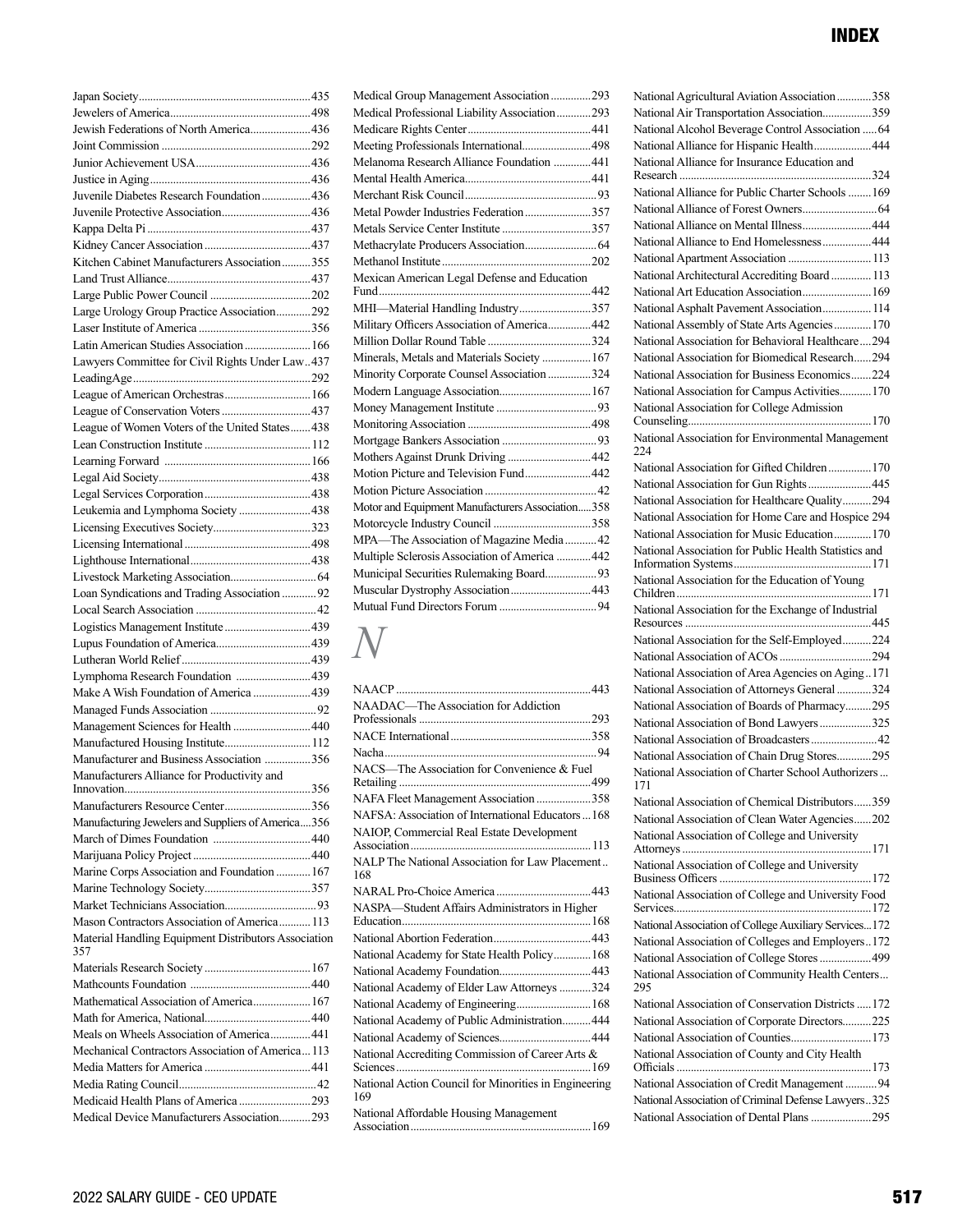National Association of Development Organizations . 225

| National Association of Drug Court Professionals 173                                              |
|---------------------------------------------------------------------------------------------------|
| National Association of Educational Procurement 173                                               |
| National Association of Electrical Distributors359                                                |
| National Association of Elementary School Principals<br>173                                       |
| National Association of Elevator Contractors  114                                                 |
| National Association of Enrolled Agents325                                                        |
| National Association of Federally-Insured Credit                                                  |
| National Association of Free Clinics 295                                                          |
| National Association of Government Guaranteed                                                     |
|                                                                                                   |
| National Association of Health Underwriters325                                                    |
| National Association of Hispanic Real Estate                                                      |
| National Association of Home Builders  114                                                        |
| National Association of Housing and Redevelopment                                                 |
| National Association of Independent Colleges and                                                  |
| National Association of Independent Life Brokerage                                                |
| National Association of Independent Schools 174                                                   |
| National Association of Insurance and Financial                                                   |
| National Association of Intercollegiate Athletics  174                                            |
| National Association of Investment Companies  95                                                  |
| National Association of Landscape Professionals499                                                |
| National Association of Latino Elected and Appointed                                              |
| National Association of Manufacturers 359                                                         |
| National Association of Music Merchants  43                                                       |
|                                                                                                   |
| National Association of Mutual Insurance Companies<br>326                                         |
| National Association of Pediatric Nurse Practitioners.<br>296                                     |
| National Association of Personal Financial Advisors95                                             |
| National Association of Professional Employer                                                     |
|                                                                                                   |
| National Association of Professional Insurance Agents<br>326                                      |
| National Association of Real Estate Brokers  114                                                  |
| National Association of Real Estate Investment Trusts<br>95                                       |
| National Association of Realtors 115                                                              |
| National Association of Regulatory Utility                                                        |
| National Association of RV Parks and Campgrounds.<br>499                                          |
| National Association of School Nurses 296                                                         |
|                                                                                                   |
| National Association of School Psychologists 296<br>National Association of Schools of Music  175 |
| National Association of Secondary School Principals.<br>175                                       |
| National Association of Sewer Service Companies115                                                |
| National Association of Social Workers  175                                                       |
| National Association of State Boards of Accountancy<br>95                                         |
| National Association of State Boards of Education 175                                             |
| National Association of State Community Service                                                   |
| National Association of State Credit Union                                                        |
| National Association of State Departments of                                                      |

National Association of State Directors of Developmental Disabilities Services......................176 National Association of State Directors of Special Education..................................................................176 National Association of State Energy Officials......176 National Association of State Foresters..................177 National Association of State Mental Health Program Directors...................................................................177 National Association Of State Procurement Officials.. 177 National Association of State Treasurers................177 National Association of State Workforce Agencies177 National Association of Student Financial Aid Administrators..........................................................178 National Association of Subrogation Professionals326 National Association of Surety Bond Producers......96 National Association of Tax Professionals...............96 National Association of Television Program Executives..................................................................43 National Association of Theatre Owners..................43 National Association of the Deaf ...........................445 National Association of the Remodeling Industry....115 National Association of Tower Erectors.................115 National Association of Trailer Manufacturers .....359 National Association of Water Companies.............202 National Association of Wheat Growers..................64 National Association of Wholesaler-Distributors...499 National Association of Workforce Boards............225 National Athletic Trainers' Association ..................296 National Auctioneers Association...........................500 National Audubon Society.......................................445 National Auto Auction Association.........................500 National Automatic Merchandising Association....500 National Automobile Dealers Association..............500 National Beer Wholesalers Association....................65 National Biodiesel Board ........................................203 National Board for Certification in Occupational Therapy.....................................................................296 National Board for Certified Counselors................297 National Board for Professional Teaching Standards.. 178 National Board for Respiratory Care......................297 National Board of Boiler and Pressure Vessel Inspectors..................................................................115 National Board of Certification and Recertification for Nurse Anesthetists....................................................297 National Board of Chiropractic Examiners............297 National Board of Medical Examiners...................297 National Board of Osteopathic Medical Examiners298 National Brain Tumor Society ................................298 National Breast Cancer Coalition............................445 National Building Museum.....................................446 National Bureau of Asian Research .......................446 National Business Aviation Association .................360 National Business Officers Association..................225 National Campaign to Prevent Teen and Unplanned Pregnancy.................................................................446 National Cannabis Industry Association 65 National Captioning Institute ..................................446 National Cargo Bureau............................................360 National CASA Association....................................178 National Cattlemen's Beef Association ....................65 National Center for Defense Manufacturing and Machining ................................................................446

National Center for Learning Disabilities...............447 National Center for Missing and Exploited Children .. 447 National Center for State Courts.............................447 National Center for Victims of Crime.....................447 National Center on Education and the Economy...447 National Certification Commission for Acupuncture and Oriental Medicine .............................................298 National Chicken Council.........................................65 National Children's Alliance ...................................448 National Coalition for Cancer Survivorship...........448 National Coalition of STD Directors......................298 National Coffee Association of USA........................65 National Commission for the Certification of Crane Operators..................................................................116 National Commission on Certification of Physician Assistants..................................................................298 National Commission on Correctional Health Care ... 299 National Committee for Quality Assurance ...........448 National Committee to Preserve Social Security and Medicare...................................................................448 National Communication Association....................178 National Community Pharmacists Association......299 National Community Reinvestment Coalition.......448 National Concrete Masonry Association................116 National Confectioners Association..........................66 National Conference of Bar Examiners..................326 National Conference of Insurance Guaranty Funds...96 National Conference of State Legislatures.............178 National Conference on Public Employee Retirement Systems.....................................................................449 National Consortium for Graduate Degrees Minorities In Engineering .........................................................179 National Constitution Center ..................................449 National Consumers League ...................................449 National Contract Management Association..........326 National Cooperative Business Association...........226 National Corn Growers Association .........................66 National Cotton Council of America ........................66 National Council for Air and Stream Improvement.66 National Council for Community and Education Partnerships..............................................................449 National Council for Interior Design Qualification..500 National Council for Mental Wellbeing .................299 National Council for Prescription Drug Programs...299 National Council for the Social Studies..................179 National Council of Architectural Registration Boards 116 National Council of Examiners for Engineering and Surveying .................................................................179 National Council of Farmer Cooperatives................66 National Council of Juvenile and Family Court Judges 179 National Council of Real Estate Investment Fiduciaries..................................................................96 National Council of State Boards of Nursing.........299 National Council of State Housing Agencies.........179 National Council of Teachers of English................180 National Council of Teachers of Mathematics.......180 National Council of Textile Organizations.............501 National Council of University Research Administrators..........................................................180 National Council of YMCAs of the USA...............449 National Council on Aging......................................450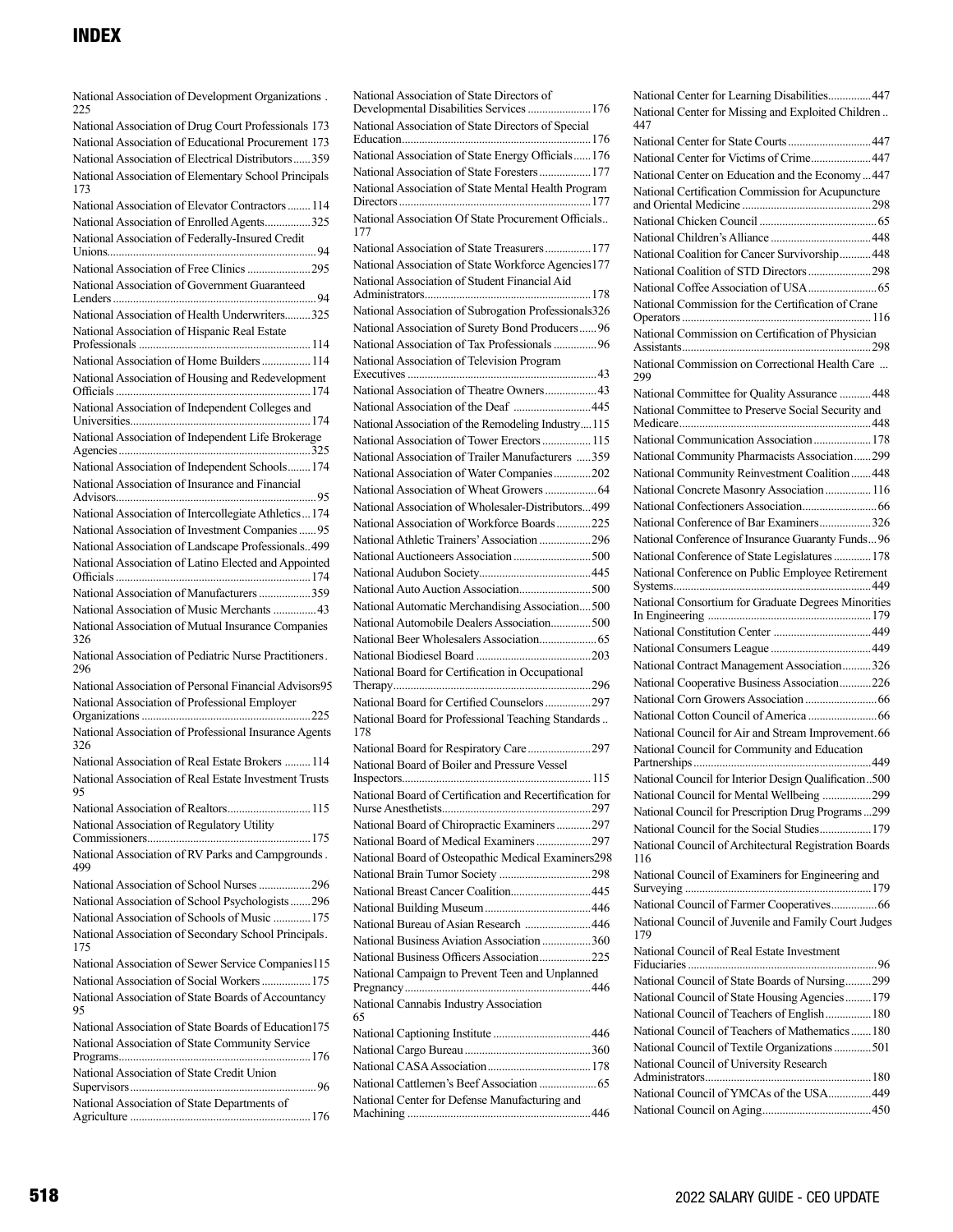| National Council on Family Relations450                                                         |  |
|-------------------------------------------------------------------------------------------------|--|
| National Court Reporters Association 327                                                        |  |
| National Creditors Bar Association327                                                           |  |
| National Criminal Justice Association 180                                                       |  |
| National Crop Insurance Services327                                                             |  |
| National Customs Brokers and Forwarders Association                                             |  |
| National Cyber-Forensics and Training Alliance  450                                             |  |
| National Defense Industrial Association360                                                      |  |
| National Democratic Institute for International Affairs<br>450                                  |  |
| National Disability Rights Network450                                                           |  |
| National District Attorneys Association 327                                                     |  |
| National Down Syndrome Society  451                                                             |  |
| National Eating Disorders Association  451                                                      |  |
| National Educational Telecommunications Association<br>43                                       |  |
| National Electrical Contractors Association 116                                                 |  |
| National Electrical Manufacturers Association360                                                |  |
| National Electrical Manufacturers Representatives                                               |  |
| National Emergency Number Association  180                                                      |  |
| National Employment Law Project451                                                              |  |
| National Endowment for Democracy451                                                             |  |
| National Environmental Education Foundation451                                                  |  |
|                                                                                                 |  |
|                                                                                                 |  |
|                                                                                                 |  |
| National Family Planning and Reproductive Health                                                |  |
|                                                                                                 |  |
| National Federation of Independent Business226                                                  |  |
| National Federation of State High School Associations                                           |  |
| 181                                                                                             |  |
| National Fenestration Rating Council 116                                                        |  |
| National Fire Protection Association  117                                                       |  |
| National Fire Sprinkler Association 117                                                         |  |
| National Fish And Wildlife Foundation452                                                        |  |
|                                                                                                 |  |
| National Fluid Power Association361                                                             |  |
| National Foreign Trade Council226                                                               |  |
| National Foundation for Credit Counseling  452                                                  |  |
| National Foundation for Infectious Diseases 452                                                 |  |
| National Frozen and Refrigerated Foods Association 67                                           |  |
| National Funeral Directors Association501                                                       |  |
| National Future Farmers of America Organization 453                                             |  |
|                                                                                                 |  |
| National Gay and Lesbian Task Force Foundation 453                                              |  |
|                                                                                                 |  |
|                                                                                                 |  |
| National Golf Course Owners Association 43                                                      |  |
| National Governors Association, Center for Best                                                 |  |
|                                                                                                 |  |
|                                                                                                 |  |
|                                                                                                 |  |
| National Guard Association of the United States181                                              |  |
|                                                                                                 |  |
| National Head Start Association  181                                                            |  |
| National Health Care Anti-Fraud Association327                                                  |  |
|                                                                                                 |  |
| National Hemophilia Foundation453                                                               |  |
| National Hispanic Medical Association 300                                                       |  |
| National Home Infusion Association300<br>National Hospice and Palliative Care Organization  300 |  |

|     | National Hydropower Association203                                                             |  |
|-----|------------------------------------------------------------------------------------------------|--|
|     |                                                                                                |  |
|     | National Immigration Law Center454                                                             |  |
| 501 | National Independent Automobile Dealers Association                                            |  |
|     | National Indian Gaming Association 44                                                          |  |
|     |                                                                                                |  |
| 501 | National Institute for Automotive Service Excellence.                                          |  |
|     | National Institute for Excellence in Teaching  454                                             |  |
|     |                                                                                                |  |
|     | National Institute of Building Sciences  454                                                   |  |
|     | National Insulation Association  117                                                           |  |
|     | National Insurance Crime Bureau455                                                             |  |
|     | National Insurance Producer Registry 328                                                       |  |
|     | National Interscholastic Athletic Administrators                                               |  |
|     |                                                                                                |  |
|     |                                                                                                |  |
|     | National Italian American Foundation 455                                                       |  |
|     |                                                                                                |  |
|     | National Kitchen and Bath Association 117                                                      |  |
|     |                                                                                                |  |
|     |                                                                                                |  |
|     |                                                                                                |  |
|     | National Legal Aid and Defender Association 182                                                |  |
|     |                                                                                                |  |
|     | National Low Income Housing Coalition and Low                                                  |  |
|     | National Marine Manufacturers Association361                                                   |  |
|     | National Marrow Donor Program 455                                                              |  |
|     |                                                                                                |  |
|     |                                                                                                |  |
|     |                                                                                                |  |
|     | National Mobility Equipment Dealers Association 502                                            |  |
|     | National Motor Freight Traffic Association 362                                                 |  |
|     | National Multifamily Housing Council 117                                                       |  |
|     | National Multiple Sclerosis Society456                                                         |  |
|     | National Music Publishers Association  44                                                      |  |
|     | National Network to End Domestic Violence Fund456                                              |  |
|     | National Ocean Industries Association203                                                       |  |
|     |                                                                                                |  |
|     | National Organization for Rare Disorders301                                                    |  |
|     | National Organization for Women456                                                             |  |
|     | National Organization of Life and Health Insurance                                             |  |
|     |                                                                                                |  |
|     |                                                                                                |  |
|     |                                                                                                |  |
|     | National Osteoporosis Foundation456                                                            |  |
|     |                                                                                                |  |
|     |                                                                                                |  |
|     |                                                                                                |  |
|     | National Parks Conservation Association 457                                                    |  |
|     | National Partnership for Women and Families  457                                               |  |
|     | National Pest Management Association  502                                                      |  |
|     |                                                                                                |  |
|     | National Pharmaceutical Council301                                                             |  |
|     |                                                                                                |  |
|     |                                                                                                |  |
|     | National Precast Concrete Association 118                                                      |  |
|     | National Private Truck Council362                                                              |  |
|     | National Propane Gas Association204                                                            |  |
|     |                                                                                                |  |
|     |                                                                                                |  |
|     |                                                                                                |  |
|     |                                                                                                |  |
|     | National Ready Mixed Concrete Association  118<br>National Recreation and Park Association  69 |  |

| National Register of Health Service Providers in          |  |
|-----------------------------------------------------------|--|
| National Registry of Emergency Medical Technicians<br>302 |  |
| National Restaurant Association 226                       |  |
|                                                           |  |
|                                                           |  |
| National Right to Life Committee 458                      |  |
| National Right to Work Committee 458                      |  |
| National Roofing Contractors Association  118             |  |
| National Rural Electric Cooperative Association204        |  |
| National Rural Health Association302                      |  |
| National Rural Water Association204                       |  |
|                                                           |  |
| National School Boards Association 182                    |  |
| National Science Teaching Association 182                 |  |
|                                                           |  |
| National Shooting Sports Foundation362                    |  |
|                                                           |  |
|                                                           |  |
| National Small Business Association 227                   |  |
|                                                           |  |
| National Society of Black Engineers  183                  |  |
| National Society of Collegiate Scholars 183               |  |
| National Society of Compliance Professionals97            |  |
| National Society of Professional Engineers  183           |  |
|                                                           |  |
| National Speech and Debate Association  183               |  |
| National Sporting Goods Association502                    |  |
| National Stone, Sand & Gravel Association 69              |  |
| National Strength and Conditioning Association302         |  |
|                                                           |  |
| National Student Clearinghouse459                         |  |
| National Student Nurses Association303                    |  |
| National Summer Learning Association459                   |  |
|                                                           |  |
|                                                           |  |
| National Tactical Officers Association  183               |  |
|                                                           |  |
| National Tile Contractors Association  118                |  |
| National Tooling and Machining Association 362            |  |
|                                                           |  |
| National Trust for Historic Preservation459               |  |
|                                                           |  |
|                                                           |  |
| National Utility Contractors Association 118              |  |
|                                                           |  |
| National Volunteer Fire Council 184                       |  |
| National Waste and Recycling Association  503             |  |
|                                                           |  |
|                                                           |  |
| National Women's Law Center 460                           |  |
|                                                           |  |
| National Wooden Pallet & Container Association363         |  |
| National Wood Flooring Association 119                    |  |
| Native American Heritage Association 460                  |  |
| NATSO, Representing America's Travel Plazas and           |  |
| Natural Gas Supply Association 204                        |  |
|                                                           |  |
| Natural Resources Defense Council 460                     |  |
|                                                           |  |
|                                                           |  |
|                                                           |  |
|                                                           |  |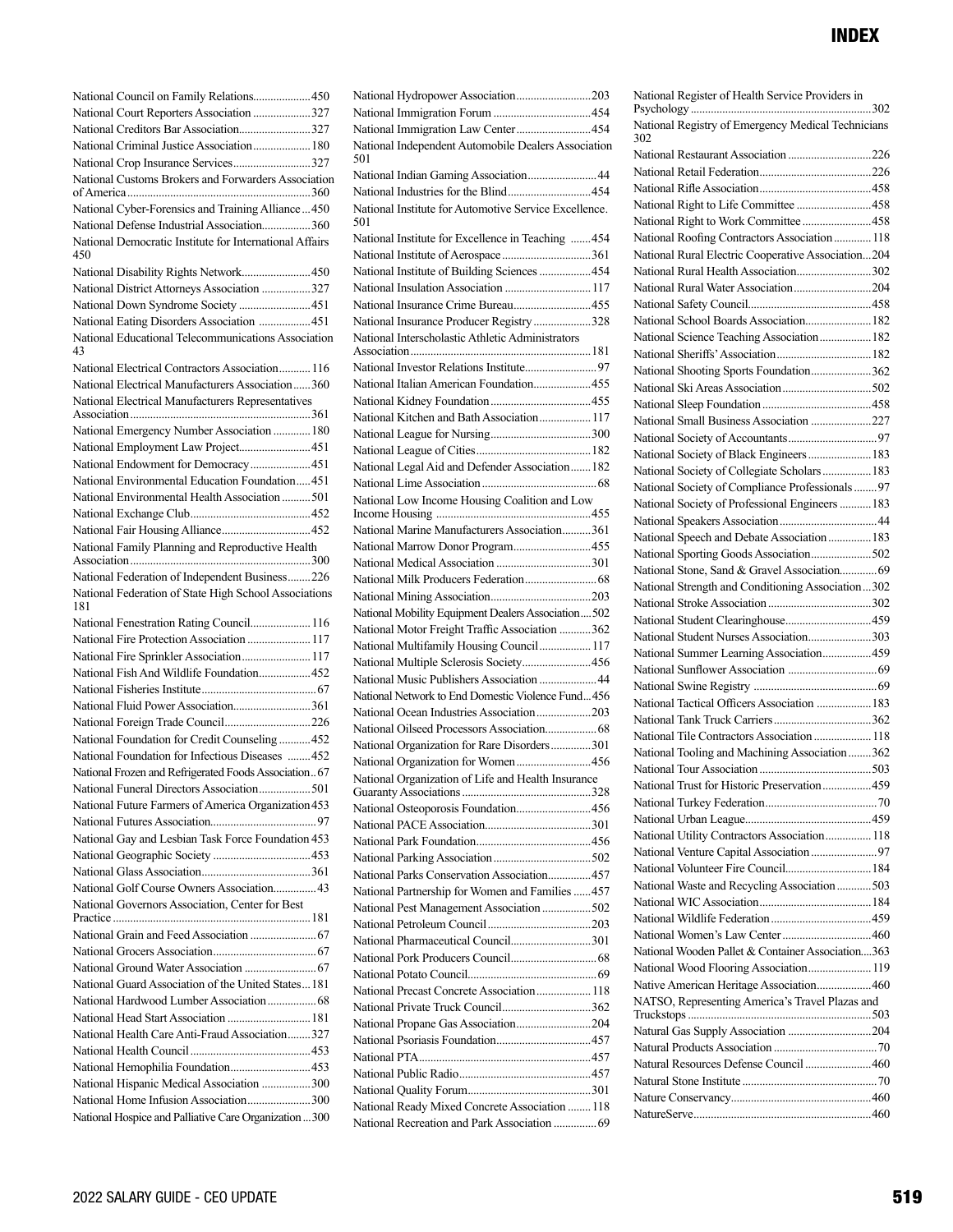| NCTA-The Internet and Television Association .204           |
|-------------------------------------------------------------|
|                                                             |
| Network of Schools of Public Policy, Affairs and            |
|                                                             |
|                                                             |
|                                                             |
|                                                             |
|                                                             |
|                                                             |
| NIGP: The Institute for Public Procurement184               |
| NIRSA: Leaders in Collegiate Recreation 185                 |
|                                                             |
| North American Association for Environmental                |
|                                                             |
| North American Association of Central Cancer                |
|                                                             |
| North American Council for Online Learning  462             |
| North American Die Casting Association363                   |
| North American Energy Standards Board 205                   |
| North American Insulation Manufacturers Association<br>363  |
|                                                             |
| North American Menopause Society462                         |
|                                                             |
| North American Securities Administrators Association<br>185 |
| North American Society for Pediatric                        |
| Gastroenterology, Hepatology and Nutrition 303              |
| North American Spine Society303                             |
| North American Veterinary Community 71                      |
|                                                             |
| NTCA-The Rural Broadband Association 205                    |
| NTEA-The Association for the Work Truck Industry<br>363     |
|                                                             |
|                                                             |

*O-R*

| Organization for Tropical Studies463               |  |
|----------------------------------------------------|--|
| Organization of American Historians  185           |  |
| Orthopaedic Research and Education Foundation463   |  |
|                                                    |  |
| Orthopedic Trauma Association304                   |  |
|                                                    |  |
|                                                    |  |
| Outdoor Power Equipment Institute 363              |  |
| Out of Home Advertising Association of America45   |  |
|                                                    |  |
| Owner-Operator Independent Drivers Association 364 |  |
|                                                    |  |

| Pan American Development Foundation 464                                                    |  |
|--------------------------------------------------------------------------------------------|--|
| Pancreatic Cancer Action Network 464                                                       |  |
|                                                                                            |  |
|                                                                                            |  |
|                                                                                            |  |
| Partnership for a Drug-Free Kids 465                                                       |  |
| Partnership for a Healthier America 465                                                    |  |
|                                                                                            |  |
|                                                                                            |  |
|                                                                                            |  |
|                                                                                            |  |
| Pediatric Nursing Certification Board305                                                   |  |
|                                                                                            |  |
|                                                                                            |  |
|                                                                                            |  |
|                                                                                            |  |
| Personalized Medicine Coalition  466                                                       |  |
|                                                                                            |  |
|                                                                                            |  |
| Petroleum Equipment and Services Association205                                            |  |
|                                                                                            |  |
| Pharmaceutical Care Management Association305                                              |  |
| Pharmaceutical Research and Manufacturers of                                               |  |
|                                                                                            |  |
|                                                                                            |  |
| Pharmacy Technician Certification Board305                                                 |  |
|                                                                                            |  |
| Physician Assistant Education Association  306                                             |  |
|                                                                                            |  |
| Pipe Line Contractors Association 119                                                      |  |
|                                                                                            |  |
|                                                                                            |  |
| Pipeline Research Council International206<br>Planned Parenthood Federation of America 467 |  |
| Plasma Protein Therapeutics Association306                                                 |  |
|                                                                                            |  |
|                                                                                            |  |
| Plumbing-Heating-Cooling Contractors Association<br>119                                    |  |
| PMMI-The Association for Packaging and                                                     |  |
|                                                                                            |  |
|                                                                                            |  |
| Police Executive Research Forum  467                                                       |  |
|                                                                                            |  |
| Polyisocyanurate Insulation Manufacturers                                                  |  |
|                                                                                            |  |
|                                                                                            |  |
|                                                                                            |  |
|                                                                                            |  |
| Population Services International  468                                                     |  |
|                                                                                            |  |
|                                                                                            |  |
|                                                                                            |  |
| Precast/Prestressed Concrete Institute  120                                                |  |
| Precision Machined Products Association365                                                 |  |
| Precision Metalforming Association365                                                      |  |
|                                                                                            |  |
| Preventive Cardiovascular Nurses Association306                                            |  |
|                                                                                            |  |
|                                                                                            |  |
|                                                                                            |  |

| Product Liability Advisory Council328                                                                      |
|------------------------------------------------------------------------------------------------------------|
|                                                                                                            |
| Professional Convention Management Association 504                                                         |
| Professional Liability Underwriting Society329                                                             |
| Professional Photographers of America 45                                                                   |
| Professional Risk Managers' International Association<br>227                                               |
|                                                                                                            |
| Professionals in Human Resources Association227                                                            |
|                                                                                                            |
|                                                                                                            |
| Project on Government Oversight  469                                                                       |
|                                                                                                            |
| Promotional Products Association International 45                                                          |
|                                                                                                            |
| Propane Education & Research Council 206                                                                   |
| Property & Liability Resource Bureau 329                                                                   |
|                                                                                                            |
|                                                                                                            |
| PSIA-AASI, Professional Ski Instructors of America and<br>American Association of Snowboard Instructors 46 |
|                                                                                                            |
|                                                                                                            |
|                                                                                                            |
|                                                                                                            |
|                                                                                                            |
|                                                                                                            |
| Public Housing Authorities Directors Association. 186                                                      |
|                                                                                                            |
|                                                                                                            |
| Public Relations Society of America 228                                                                    |
| Pulmonary Hypertension Association306                                                                      |
|                                                                                                            |
| Radiological Society of North America306                                                                   |
| Radiology Business Management Association 307                                                              |
|                                                                                                            |
| Radio Television Digital News Association  46                                                              |
|                                                                                                            |
|                                                                                                            |
|                                                                                                            |
| Rape Abuse And Incest National Network471                                                                  |
|                                                                                                            |
|                                                                                                            |
|                                                                                                            |
|                                                                                                            |
| Receivables Management Association International 98                                                        |
|                                                                                                            |
| Recording Industry Association of America 47                                                               |
| Recreational Boating and Fishing Foundation  472                                                           |
|                                                                                                            |
|                                                                                                            |
| Regulatory Affairs Professionals Society 307                                                               |
| Reinsurance Association of America 329                                                                     |
|                                                                                                            |
|                                                                                                            |
|                                                                                                            |
| Research Institute for Fragrance Materials 186                                                             |
| Reserve Officers Association of the United States186                                                       |
| Residential Real Estate Council  120                                                                       |
|                                                                                                            |
|                                                                                                            |
|                                                                                                            |
| Restaurant Facility Management Association  504                                                            |
| Results for Development Institute 473                                                                      |
| Retail Industry Leaders Association 228                                                                    |
| Retail Solutions Providers Association 504                                                                 |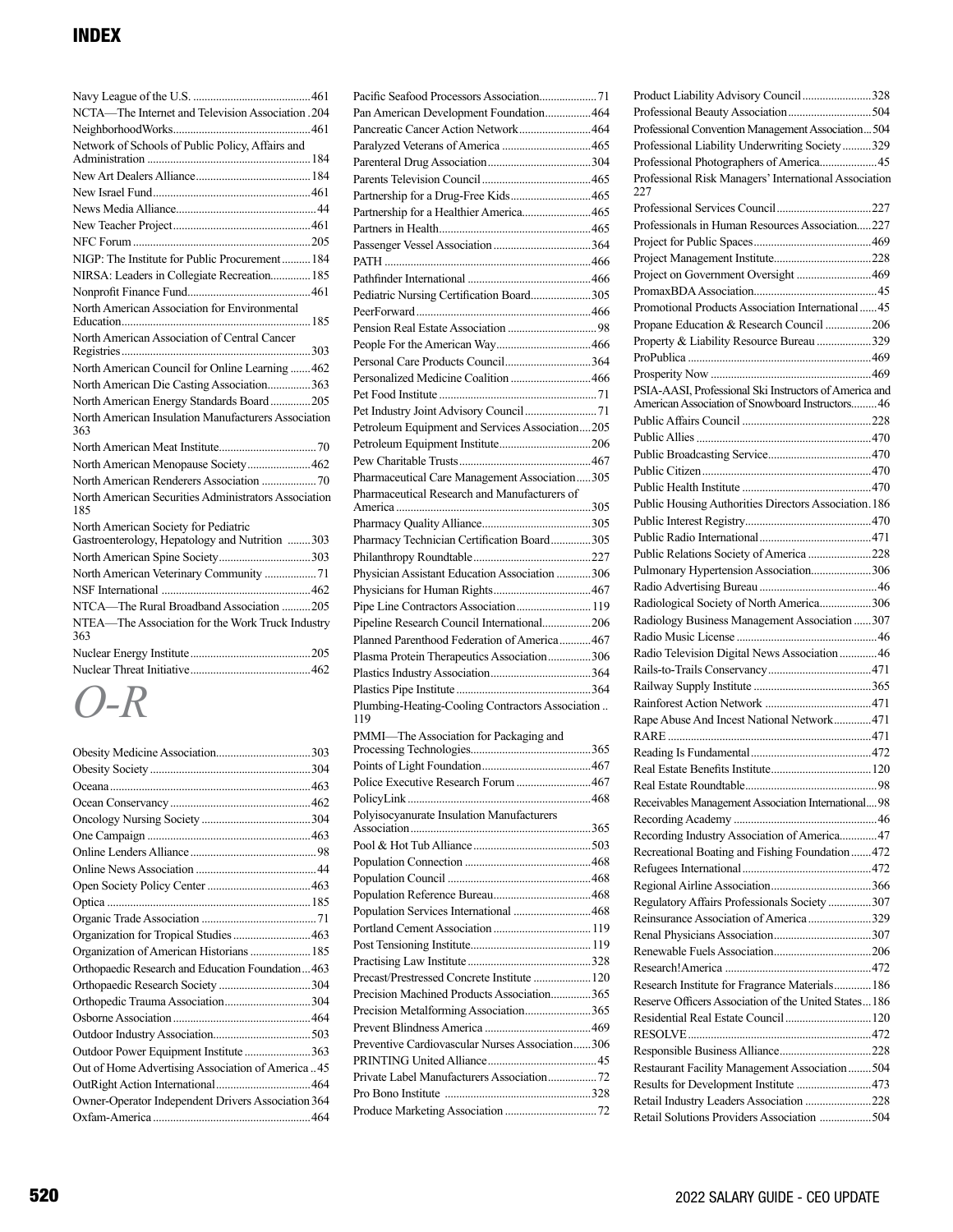| Risk and Insurance Management Society329      |  |
|-----------------------------------------------|--|
|                                               |  |
|                                               |  |
| Rural Electric Convenience Cooperative 206    |  |
| RVDA-The National RV Dealers Association  504 |  |
|                                               |  |
|                                               |  |

## *S*

| Securing America's Future Energy  475                                                                            |
|------------------------------------------------------------------------------------------------------------------|
| Securities Industry and Financial Markets Association<br>99                                                      |
| Securities Investor Protection Corporation99                                                                     |
|                                                                                                                  |
|                                                                                                                  |
| Seismological Society of America  186                                                                            |
| Selected Independent Funeral Homes 505                                                                           |
|                                                                                                                  |
| Semiconductor Equipment and Materials International<br>366                                                       |
| Semiconductor Industry Association 366                                                                           |
| SHAPE America-Society of Health and Physical                                                                     |
|                                                                                                                  |
|                                                                                                                  |
| Sheet Metal and Air Conditioning Contractors'                                                                    |
|                                                                                                                  |
|                                                                                                                  |
|                                                                                                                  |
|                                                                                                                  |
|                                                                                                                  |
| Sigma Xi, The Scientific Research Society  187                                                                   |
|                                                                                                                  |
|                                                                                                                  |
|                                                                                                                  |
|                                                                                                                  |
|                                                                                                                  |
|                                                                                                                  |
| Snow and Ice Management Association367                                                                           |
| Social Accountability International476                                                                           |
| Social Science Research Council476                                                                               |
| Society for Academic Emergency Medicine307                                                                       |
| Society for American Archaeology 187                                                                             |
| Society for Cardiovascular Angiography and                                                                       |
|                                                                                                                  |
| Society for College and University Planning 187                                                                  |
| Society for Corporate Governance229                                                                              |
| Society for Healthcare Epidemiology of America308                                                                |
| Society for Human Resource Management229                                                                         |
| Society for Industrial and Applied Mathematics187<br>Society for Industrial and Organizational Psychology<br>308 |

| Society for Investigative Dermatology 188                                               |
|-----------------------------------------------------------------------------------------|
| Society for Laboratory Automation and Screening188                                      |
| Society for Maternal-Fetal Medicine308                                                  |
| Society for Mining, Metallurgy & Exploration72                                          |
|                                                                                         |
|                                                                                         |
| Society for Personality and Social Psychology309                                        |
| Society for Research in Child Development  188                                          |
| Society for Science and the Public476                                                   |
| Society for Simulation in Healthcare309                                                 |
| Society for Technical Communication 229                                                 |
|                                                                                         |
|                                                                                         |
|                                                                                         |
|                                                                                         |
|                                                                                         |
| Society of American Military Engineers  188                                             |
| Society of Cable Telecommunications Engineers207                                        |
| Society of Corporate Compliance and Ethics 229                                          |
| Society of Critical Care Medicine309                                                    |
| Society of Diagnostic Medical Sonography309                                             |
| Society of Economic Geologists 189                                                      |
| Society of Environmental Toxicology and Chemistry.<br>189                               |
| Society of Exploration Geophysicists207                                                 |
| Society of Financial Service Professionals99                                            |
| Society of Fire Protection Engineers  189                                               |
| Society of General Internal Medicine310                                                 |
| Society of Gynecologic Oncology310                                                      |
| Society of Hispanic Professional Engineers 189                                          |
|                                                                                         |
|                                                                                         |
|                                                                                         |
| Society of Independent Gasoline Marketers of                                            |
|                                                                                         |
| Society of Industrial and Office Realtors 120                                           |
| Society of International Business Fellows230                                            |
| Society of Interventional Radiology 310                                                 |
| Society of Manufacturing Engineers 367                                                  |
| Society of Motion Picture and Television Engineers 47                                   |
| Society of Naval Architects and Marine Engineers367                                     |
|                                                                                         |
|                                                                                         |
|                                                                                         |
| Society of Research Administrators International189                                     |
|                                                                                         |
| Society of Teachers of Family Medicine  190                                             |
|                                                                                         |
|                                                                                         |
|                                                                                         |
| SOCMA-Solutions for Specialties368                                                      |
| Software and Information Industry Association 47                                        |
| Solar Energy Industries Association  208<br>Solid Waste Association of North America230 |
| Soroptimist International of the Americas  477                                          |
|                                                                                         |
|                                                                                         |
| Specialized Carriers and Rigging Association 368                                        |
|                                                                                         |
|                                                                                         |
| Specialty Equipment Market Association 368                                              |
|                                                                                         |
| SPIE-The International Society for Optics and                                           |

| Sports and Fitness Industry Association 368        |
|----------------------------------------------------|
|                                                    |
| Sports Medicine Research and Testing Laboratory477 |
| SSPC: The Society for Protective Coatings368       |
|                                                    |
| Storage Networking Industry Association369         |
| Strategic Account Management Association230        |
|                                                    |
|                                                    |
| Student Conservation Association 478               |
|                                                    |
| Supreme Court Historical Society 478               |
| Surety and Fidelity Association of America100      |
| SYTA, the Voice of Student and Youth Travel478     |

# *T-Z*

| Tag and Label Manufacturers Institute 369           |  |
|-----------------------------------------------------|--|
| TAPPI (Technical Association of Pulp and Paper      |  |
|                                                     |  |
|                                                     |  |
|                                                     |  |
|                                                     |  |
|                                                     |  |
|                                                     |  |
| Technology and Manufacturing Association369         |  |
|                                                     |  |
| Telecommunications Industry Association208          |  |
|                                                     |  |
| Television Music License Committee  48              |  |
| TESOL International Association  191                |  |
| Textile Rental Services Association of America  506 |  |
| Timber Products Manufacturers369                    |  |
|                                                     |  |
|                                                     |  |
|                                                     |  |
|                                                     |  |
|                                                     |  |
|                                                     |  |
| Transportation Intermediaries Association 370       |  |
| Trauma Center Association of America311             |  |
|                                                     |  |
| Travel Tech: The Travel Technology Association506   |  |
|                                                     |  |
|                                                     |  |
| Truckload Carriers Association371                   |  |
| Truck Renting and Leasing Association 506           |  |
|                                                     |  |
|                                                     |  |
| Turnaround Management Association231                |  |
|                                                     |  |
|                                                     |  |
|                                                     |  |
| Unitarian Universalist Service Committee 481        |  |
|                                                     |  |
| United Motorcoach Association371                    |  |
|                                                     |  |
|                                                     |  |
|                                                     |  |
| United Postmasters and Managers of America  191     |  |
|                                                     |  |
|                                                     |  |